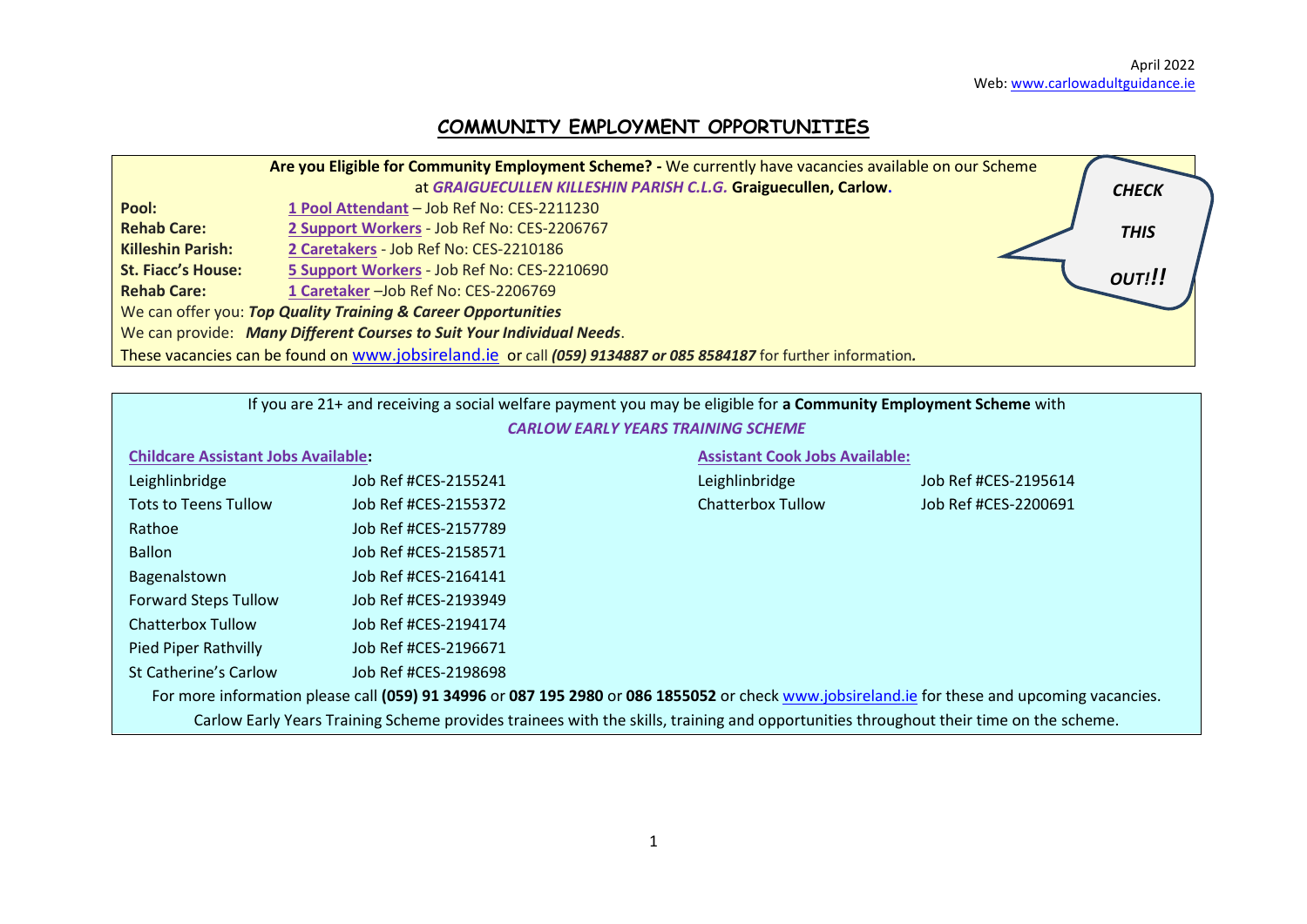#### **TULLOW COMMUNITY GROUP CLG - COMMUNITY EMPLOYMENT SCHEME**

- Would you like to get out and meet people?
- Update your skills or learn new ones?
- Or need help to get back into the workforce and want support to do so?

MAYBE WE CAN HELP If you have been out of work or out sick and on a Social Welfare Payment for some time now, you may be eligible to work parttime in your local community on our Community Employment Scheme, where we have a variety of positions available. For more information Contact Liz or Jeni at 059 9180977 or [info@tullowcommunitygroup.ie](mailto:info@tullowcommunitygroup.ie) Look at the video link below to see what a Community Employment Scheme can do for you! Video - [www.videohttps://vimeo.com/523868167](http://www.videohttps/vimeo.com/523868167) 

| <b>VACANCIES as advertised on www.jobsireland.ie</b>                                       | <b>REF NO: #CES</b> |
|--------------------------------------------------------------------------------------------|---------------------|
| Care Assistant/Driver - B Licence - Based in Cairdeas Centres                              | 2179910             |
| Food Preparation/Cleaner - Based in Forward Steps Resource Centre                          | 2179911             |
| Caretaker/Maintenance - Tullow Parish                                                      | 2205105             |
| Receptionist/Clerical Support - Based in Teach Bhride                                      | 2205142             |
| <b>Environmental Worker for Tullow</b>                                                     | 2205217             |
| Administration Assistant/Youth Support - Based in Tullow Area Schools Completion Programme | 2205228             |
| Caretaker/Maintenance Worker - Tullow & South Leinster Sports and Tennis Club              | 2210254             |
| Maintenance Worker - Based in Forward Steps Resource Centre Ltd                            | 2210263             |
| Coach/Caretaker - Based in Tullow Amateur Boxing Club                                      | 2211667             |
| Driver/Maintenance Worker - Based in Cheshire                                              | 2211668             |
| Farm Worker - Based in St. Francis Farm                                                    | 2211669             |
| Cleaning/Assistant - Based in Cheshire                                                     | 2211670             |
| Intellectual Disabilities - Activities/Support Worker - Based in Cairdeas Centres          | 2215535             |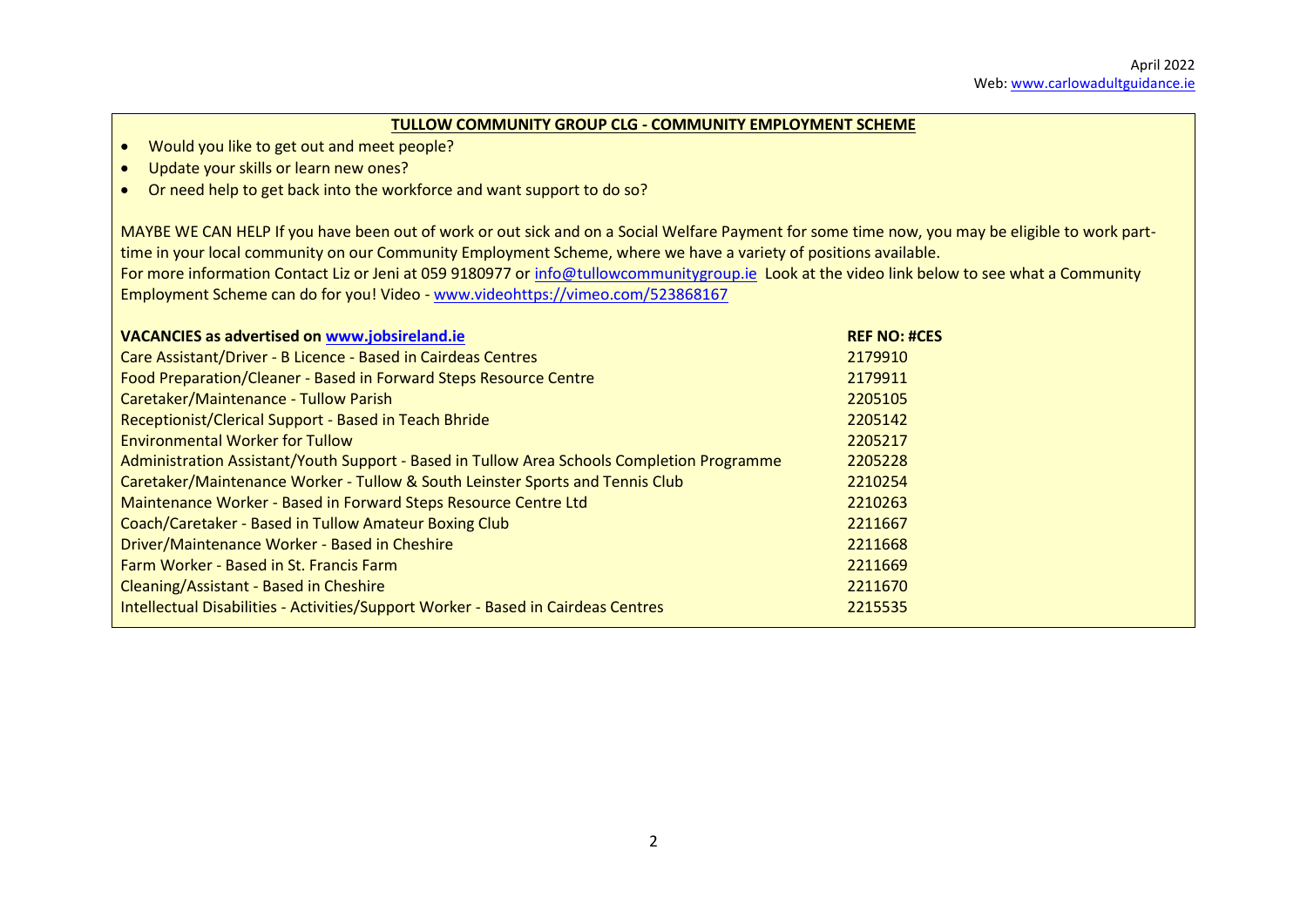### **COVID-19**

As these are very challenging times, it is important that you check with course providers regarding any changes to their course provision as a result of COVID-19 restrictions.

We hope you find this update helpful and if you have any questions please call the Adult Educational Guidance & Information Service on 059 9133123 or email: [info@carlowadultguidance.ie.](mailto:info@carlowadultguidance.ie) We look forward to hearing from you.

| <b>Course name</b>                                                            | <b>Contact Information</b>                                                                                                                  | <b>Start date</b> | <b>Duration</b>                            | Cost/fees                                                                                                                                    | <b>Qualification</b>                                                                                                                        | <b>Miscellaneous Information</b>                                                                                                                                                                                                                                  |
|-------------------------------------------------------------------------------|---------------------------------------------------------------------------------------------------------------------------------------------|-------------------|--------------------------------------------|----------------------------------------------------------------------------------------------------------------------------------------------|---------------------------------------------------------------------------------------------------------------------------------------------|-------------------------------------------------------------------------------------------------------------------------------------------------------------------------------------------------------------------------------------------------------------------|
| <b>Conversational</b><br><b>English</b><br><b>Classes (Fáilte</b><br>Isteach) | Venue: Online<br>Contact Dylan Thomas on<br>(059) 972 0733/ (086)<br>4108330                                                                | Ongoing           | Tuesday &<br>Thursdays<br>$10am -$<br>11am | Free                                                                                                                                         |                                                                                                                                             | The classes are currently running on<br>Tuesday and Thursday mornings at<br>10am. The classes are being delivered<br>on Zoom                                                                                                                                      |
| e-Language<br>Learning with<br><b>Carlow</b><br><b>Libraries</b>              | Venue: Online<br>Carlow Library Services -<br>Carlow Town, Tullow,<br>Bagenalstown & Borris<br>www.carlowlibraries.ie<br>Tel: (059) 9129705 | Ongoing           |                                            | Free to library<br>members.<br>Membership at<br>any Carlow<br>library is free.                                                               |                                                                                                                                             | e-Language Learning with Transparent<br>Language online - this resource<br>teaches real conversations in over 110<br>foreign languages. Learners have the<br>flexibility they need to learn a new<br>language anytime, anywhere.                                  |
| e-Learning<br>with Carlow<br><b>Libraries</b>                                 | Venue: Online<br>Carlow Library Services -<br>Carlow Town, Tullow,<br>Bagenalstown & Borris<br>www.carlowlibraries.ie<br>Tel: (059) 9129705 | Ongoing           |                                            | Free to library<br>members.<br>Membership at<br>any Carlow<br>library is free.                                                               |                                                                                                                                             | eLearning with Universal Class - offers<br>over 400 educational and leisure<br>courses. All members can enrol on up<br>to 5 courses, with 6 months to<br>complete each. All courses have real<br>instructors with whom you can<br>communicate via email.          |
| e-College -<br><b>SOLAS Online</b><br><b>Courses</b>                          | Venue: <b>Online</b><br>E-College<br>Tel: 1800 855831<br>E: ecollegeinfo@solas.ie<br>Web: www.ecollege.ie                                   | Continuous        | Varies-<br>depending<br>on the<br>course   | These courses<br>are temporarily<br>being made<br>available free of<br>charge to those<br>impacted by<br>Covid-19<br>containment<br>measures | All courses result<br>in industry<br>certification such<br>as Microsoft to<br>Adobe to many<br>more. Varies -<br>depending on the<br>course | Courses available in the following<br>areas:<br><b>Business</b><br>$\bullet$<br><b>Computer Programming</b><br>Data Science<br>$\bullet$<br>Databases<br><b>IT Professional</b><br>$\bullet$<br><b>Office Productivity</b><br>$\bullet$<br>Web and Graphic Design |

### **UPCOMING COURSES – CARLOW TOWN**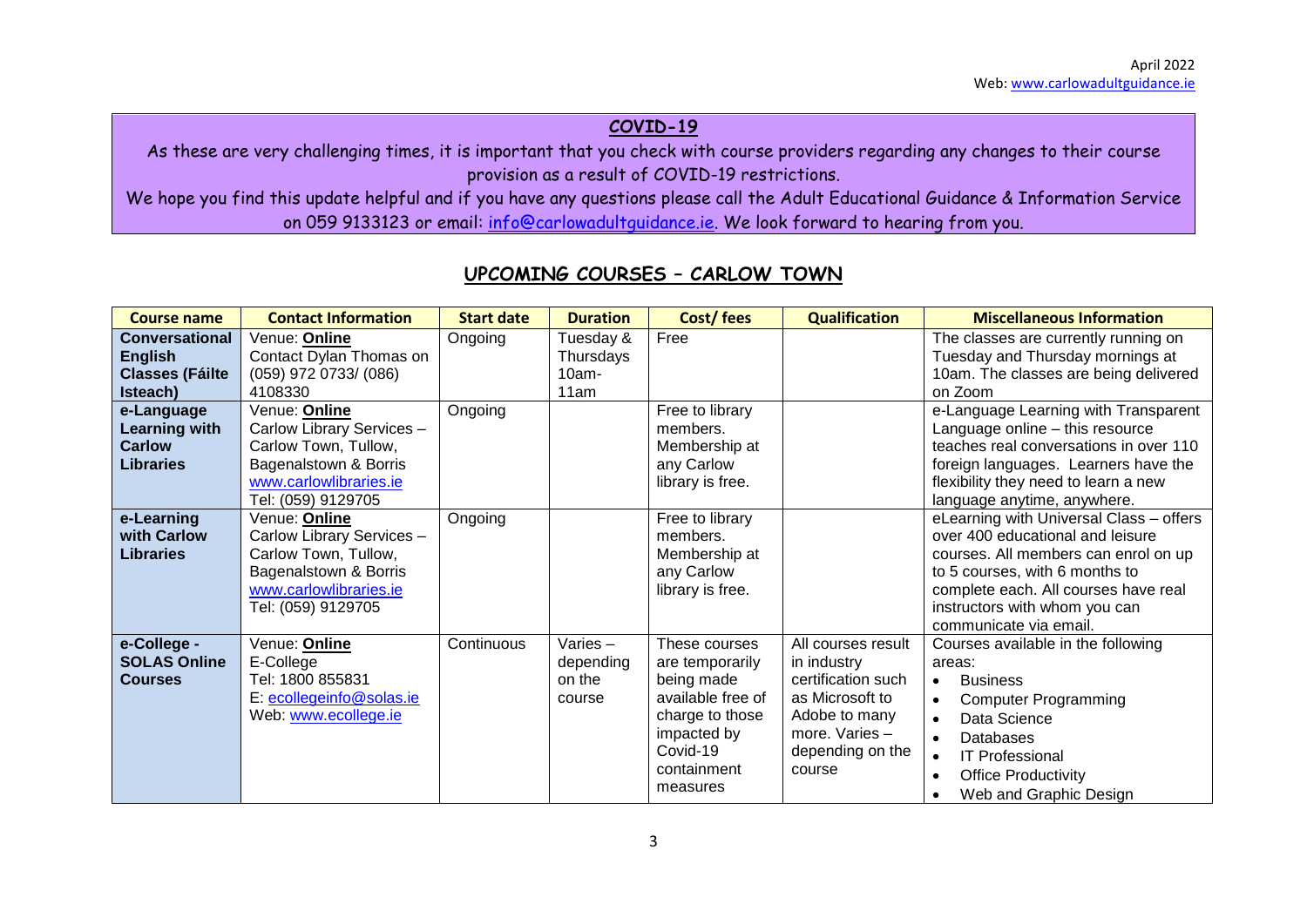| Reading,<br><b>Writing, Maths</b><br>& Technology<br><b>Courses</b>          | Venue: Online<br><b>National Adult Literacy</b><br>Agency<br>https://courses.nala.ie<br>Freephone: 1800 202065                                                                         | Continuous | Part time $-$<br>varies<br>depending<br>on the<br>course | Free                                                                                                       | <b>QQI</b> certification                                                                                                   | QQI Level 2 qualification example<br>$\bullet$<br>of some subjects - Reading,<br>Writing, Using Technology,<br>Quantity & Number, Pattern &<br>Relationship, Listening and<br>Speaking, Personal Decision<br>Making, Setting Learning Goals<br>QQI Level 3 qualifications example<br>of some subjects - Personal<br>Effectiveness, Communications,<br><b>Career Preparation</b><br>New subjects due to start                                                                                       |
|------------------------------------------------------------------------------|----------------------------------------------------------------------------------------------------------------------------------------------------------------------------------------|------------|----------------------------------------------------------|------------------------------------------------------------------------------------------------------------|----------------------------------------------------------------------------------------------------------------------------|----------------------------------------------------------------------------------------------------------------------------------------------------------------------------------------------------------------------------------------------------------------------------------------------------------------------------------------------------------------------------------------------------------------------------------------------------------------------------------------------------|
| <b>Pitman</b><br><b>Training</b><br><b>Carlow</b><br><b>Kilkenny</b>         | Venue: <b>Blended (Online)</b><br>Learning<br><b>Wexford Road Business</b><br>Park, Carlow<br>R93 K260<br>Tel: (059) 918 2415/<br>(085) 1639351<br>Email:<br>carlow@pitman-training.ie | Continuous | Varies<br>depending<br>on the<br>course                  | Varies<br>depending on<br>the course $-$<br>please contact<br>course provider                              | Varies depending<br>on the course                                                                                          | Pitman Training offers career-focused<br>training across Carlow and Kilkenny,<br>delivering flexible and self-paced<br>training via home-study and at our<br>training centre in Carlow. Courses and<br>Diplomas available in Office &<br>Secretarial; Microsoft Office; Sage,<br>Accounting & Book keeping; Business<br>& Administration; IT; Visual Design;<br>Software & Web Development;<br>Language and Personal Development;<br>Marketing. Web: www.pitman-<br>training.ie/our-centres/carlow |
| <b>Barrow</b><br><b>Training</b><br><b>Courses &amp;</b><br><b>Workshops</b> | Venue: <b>Blended (Online)</b><br>Learning<br><b>Barrow Training</b><br>Tel: 059 9721416<br>E: marketing<br>@barrowtraining.ie<br>W: www.barrowtraining.ie                             | Ongoing    | Varies                                                   | Varies<br>depending on<br>the course/<br>workshop-<br>costs available<br>on the Barrow<br>Training website | Varies depending<br>on the course/<br>workshop-<br>qualification<br>details available<br>on the Barrow<br>Training website | QQI Level 5 minor and major<br>$\bullet$<br>awards in Healthcare<br>QQI Level 5 minor and major<br>$\bullet$<br>awards in Childcare<br>Manual & Patient Handling<br>$\bullet$<br>First Aid Response (FAR)<br>$\bullet$<br><b>FAR Refresher course</b><br>$\bullet$<br>QQI Level 6 in Supervisory<br>$\bullet$<br>Management<br>QQI Level 6 in Safety Management<br>QQI Level 6 in Training Delivery &<br>Evaluation                                                                                |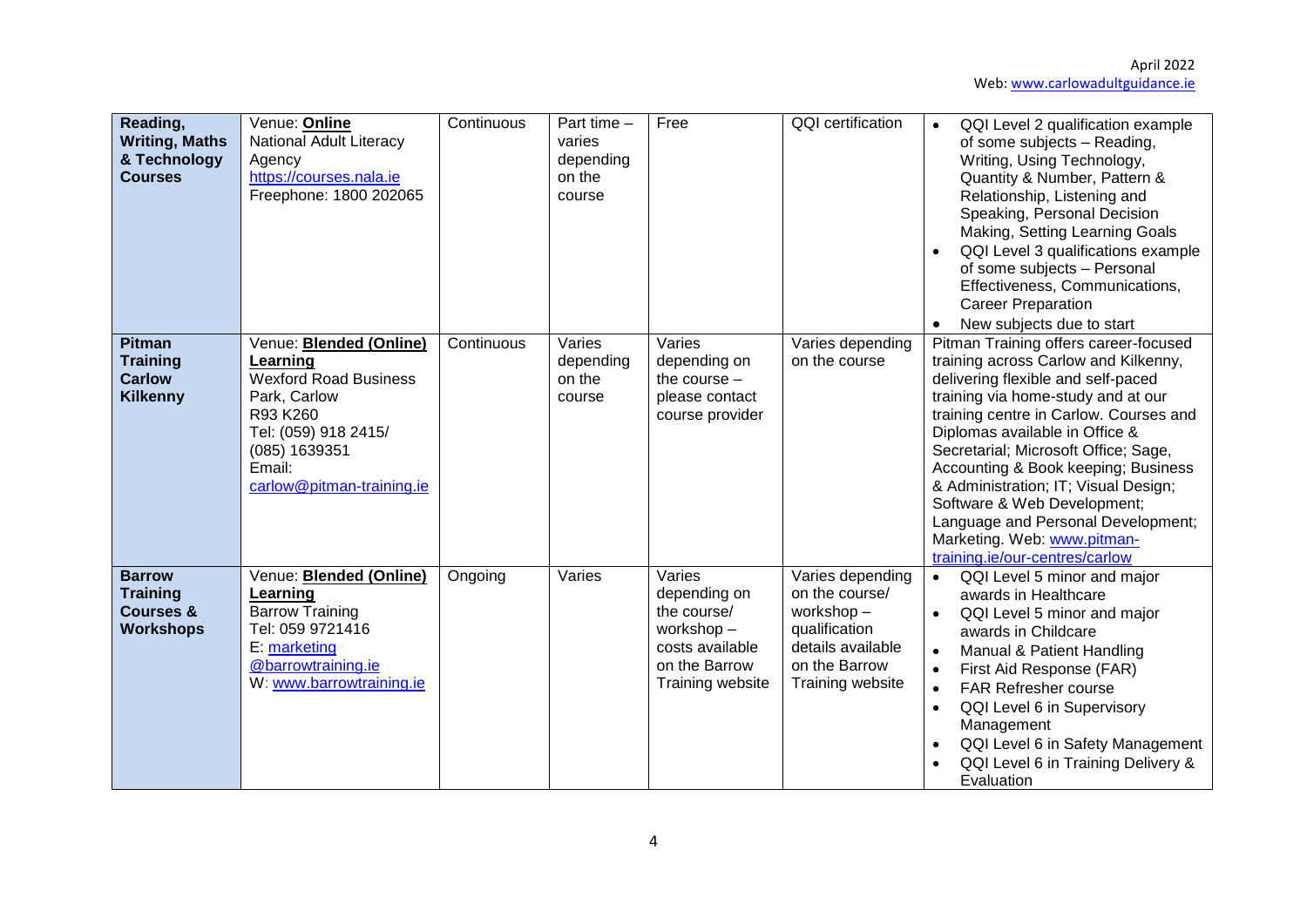| <b>CPC Training -</b><br><b>Truck &amp; Bus</b><br><b>Drivers</b><br>(Continual<br><b>Professional</b><br>Development) | Venue: Seven Oaks Hotel<br>Training Provider -<br>CPC.ie<br>Tel: 087 6363003 or 066<br>7185556<br>Email: info@cpc.ie<br>Web: www.cpc.ie                                                 | Ongoing                    | 1 day per<br>module                                                          | €65 per module | Continual<br>Professional<br>Development | Professional truck & bus drivers have<br>to undergo periodic training of one day<br>per year. Upcoming modules schedule:<br>3rd April - The Role of the<br>$\bullet$<br>Professional Driver in the<br><b>Transport Industry</b><br>9 <sup>th</sup> April - Control of Vehicle & Eco<br><b>Driving Techniques</b><br>16th April - Minimising Risks &<br><b>Managing Emergencies</b><br>24th April - Health & Safety of the<br><b>Professional Driver</b><br>30th April - The Professional Truck<br><b>Driver</b> |
|------------------------------------------------------------------------------------------------------------------------|-----------------------------------------------------------------------------------------------------------------------------------------------------------------------------------------|----------------------------|------------------------------------------------------------------------------|----------------|------------------------------------------|-----------------------------------------------------------------------------------------------------------------------------------------------------------------------------------------------------------------------------------------------------------------------------------------------------------------------------------------------------------------------------------------------------------------------------------------------------------------------------------------------------------------|
| <b>Train the</b><br><b>Trainer</b>                                                                                     | Venue: Hybrid Learning/<br><b>Carlow Gateway Business</b><br>Centre<br>Provider: Carlow Kilkenny<br><b>Skillnet</b><br>For more information<br>please call Jacqueline on<br>059 9132152 | 5 <sup>th</sup> April 2022 | $4$ days $-$<br>5 <sup>th</sup> , 12 <sup>th</sup> ,<br>19th & 26th<br>April | €495           | QQI Level 6<br><b>Minor Award</b>        | This programme aims to equip learners<br>with the critical skills, knowledge and<br>attitudes to the deliver and evaluate<br>highly participatory, learner centered<br>and varied training programmes to<br>groups and individuals in accordance<br>with international best practice.<br>Bookings-<br>https://carlowkilkennyskillnet.ie/                                                                                                                                                                        |
| <b>Business</b><br><b>Writing</b>                                                                                      | Venue: Online<br>Provider: Carlow Kilkenny<br><b>Skillnet</b><br>For more information<br>please call Jacqueline on<br>059 9132152                                                       | 6th April 2022             | 10am-<br>12pm                                                                | €45            |                                          | This session will give you a number of<br>ideas and practical skills to present<br>clear, good quality business emails and<br>reports. Workshop Content includes:<br>Producing a Clear Writing Plan;<br>Overcoming the 3 common flaws in<br>business writing: Grammar Gaffs,<br>Crazy Words & Daft Logic; Making<br>your ideas attractive to your readers<br>Bookings-<br>https://carlowkilkennyskillnet.ie/                                                                                                    |
| <b>Safeguarding</b><br>$(1)$ - Child<br><b>Welfare &amp;</b><br><b>Protection</b>                                      | Venue: Online<br><b>Contact: Carlow Sports</b><br>Partnership on 059<br>9136205                                                                                                         | 7 <sup>th</sup> April 2022 | 1 evening<br>(6.45pm-<br>9.45pm)                                             | €22.20         |                                          | All Coaches, Club Children's Officers<br>and Designated Liaison Persons must<br>first complete this training. This course<br>educates participants on the                                                                                                                                                                                                                                                                                                                                                       |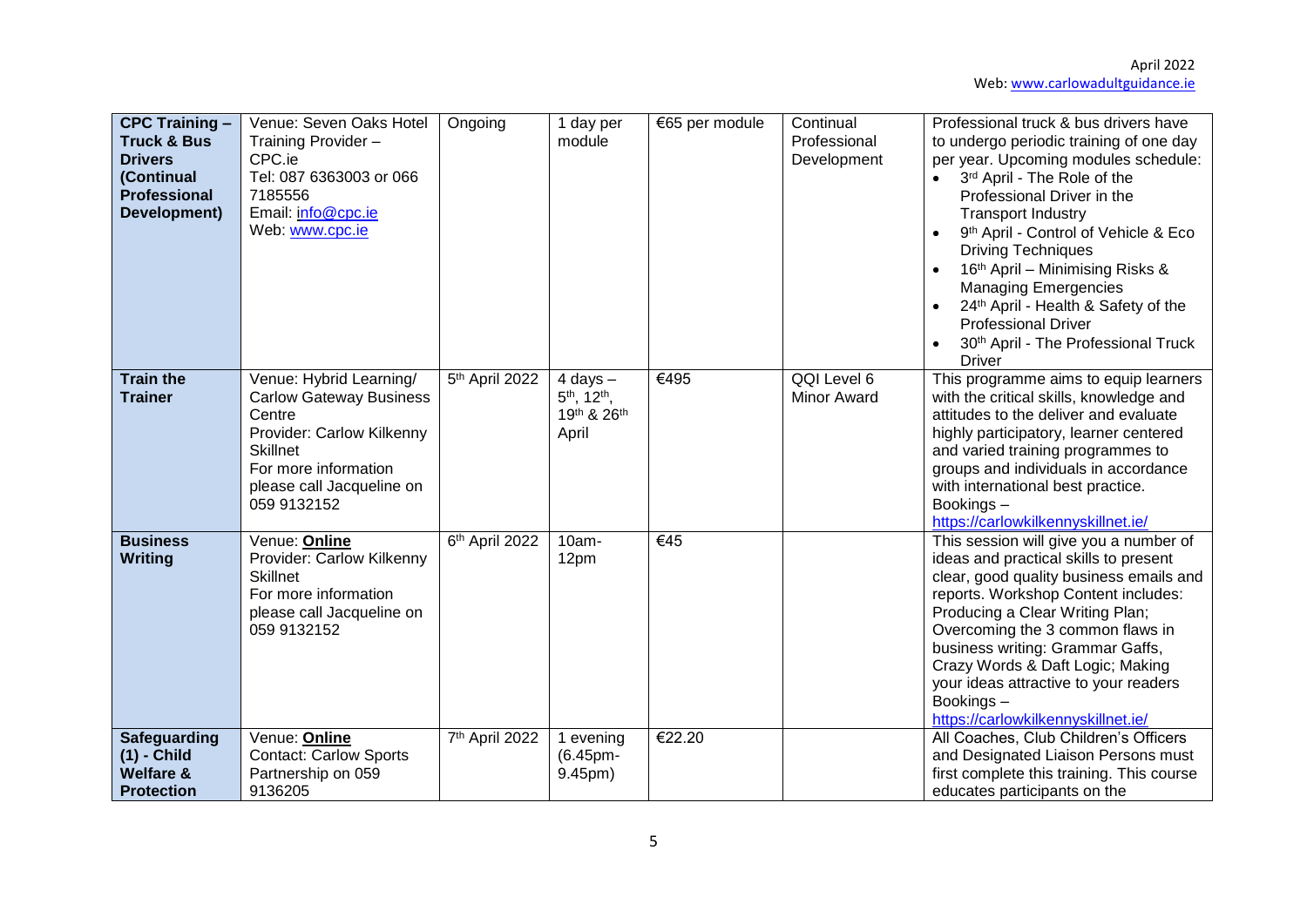| <b>Basic</b><br><b>Awareness</b>                                           | Bookings at<br>www.eventbrite.ie                                                                                                                                                          |                                |                                                       |                                                    |              | implementation of best practice in<br>protecting the welfare of children<br>involved in sport. Next course dates:                                                                                                                                                                                                                                                                                                                                                                                                                                                                                                                              |
|----------------------------------------------------------------------------|-------------------------------------------------------------------------------------------------------------------------------------------------------------------------------------------|--------------------------------|-------------------------------------------------------|----------------------------------------------------|--------------|------------------------------------------------------------------------------------------------------------------------------------------------------------------------------------------------------------------------------------------------------------------------------------------------------------------------------------------------------------------------------------------------------------------------------------------------------------------------------------------------------------------------------------------------------------------------------------------------------------------------------------------------|
| <b>Food Hygiene</b><br><b>Training</b>                                     | Venue: Seven Oaks Hotel<br>For more information<br>please contact Sharon in<br>CCDP on 086 0404053 or<br>email<br>sscanlon@carlowdevelop<br>ment.ie                                       | 11 <sup>th</sup> April<br>2022 | 1 day<br>$(9.30am -$<br>4.30pm)                       | Free                                               |              | 12 <sup>th</sup> May, 16 <sup>th</sup> May & 14 <sup>th</sup> June<br>Looking for work in the food industry?<br>This is the first part of HACCP training.<br>Course Content - food contamination,<br>food delivery and storage, food<br>preparation, cooking and service,<br>design and layout of a food premises,<br>pest control and cleaning.                                                                                                                                                                                                                                                                                               |
| Safeguarding<br>$(3)$ – Club<br><b>Designated</b><br><b>Liaison Person</b> | Venue: Online<br><b>Contact: Carlow Sports</b><br>Partnership on 059<br>9136205<br>Bookings at<br>www.eventbrite.ie                                                                       | 12 <sup>th</sup> April<br>2022 | 1 evening<br>$(7pm -$<br>10pm)                        | €22.20                                             |              | A Club DLP is responsible for reporting<br>allegations or suspicions of child abuse<br>to TULSA Child and Family Agency or<br>Social Services (NI) and/or An Garda<br>Siochána / PSNI. It is recommended<br>that this person is a senior club person                                                                                                                                                                                                                                                                                                                                                                                           |
| <b>Kickstart Your</b><br><b>Own Business</b>                               | Venue: Woodford Dolmen<br>Hotel<br><b>Organiser Carlow Local</b><br><b>Enterprise Board</b><br>Tel: 059-9129783<br>enterprise@carlowcoco.ie<br>Web:<br>www.localenterprise.ie/Ca<br>rlow/ | 12 <sup>th</sup> April<br>2022 | 12th & 19th<br>April<br>(6.45pm-<br>9.45pm)           | €30                                                |              | The aim of the Kick Start Programme is<br>to get participants to focus on market<br>research, target audience, business<br>concept or product, consumer issues &<br>market options. This programme will<br>also focus on finance & financial<br>planning for start-ups. The programme<br>is delivered over a 7 hour workshop<br>and each participant has the<br>opportunity to avail of a one to one<br>mentoring session to gain individual<br>insights in their business idea.<br>Next course dates: 7th June, 12th<br>July, 16 <sup>th</sup> September, 11 <sup>th</sup> October,<br>8 <sup>th</sup> November and 29 <sup>th</sup> November |
| <b>First Aid</b><br><b>Responder</b><br><b>Refresher</b><br><b>Course</b>  | Venue: Carlow<br>Provider: Ali Active<br>Training<br>Tel: 087 8231276/<br>info@aliactivetraining.ie<br>www.aliactivetraining.com                                                          | 16 <sup>th</sup> April<br>2022 | $\overline{2}$ days- 16 <sup>th</sup><br>& 23rd April | Contact course<br>provider for<br>more information | <b>PHECC</b> | This course is open to anyone who<br>currently holds a valid Occupational<br>First Aid Certificate which is due for<br>renewal. Refresher courses are<br>essential every two years to maintain<br>your status as a First Aid Responder,                                                                                                                                                                                                                                                                                                                                                                                                        |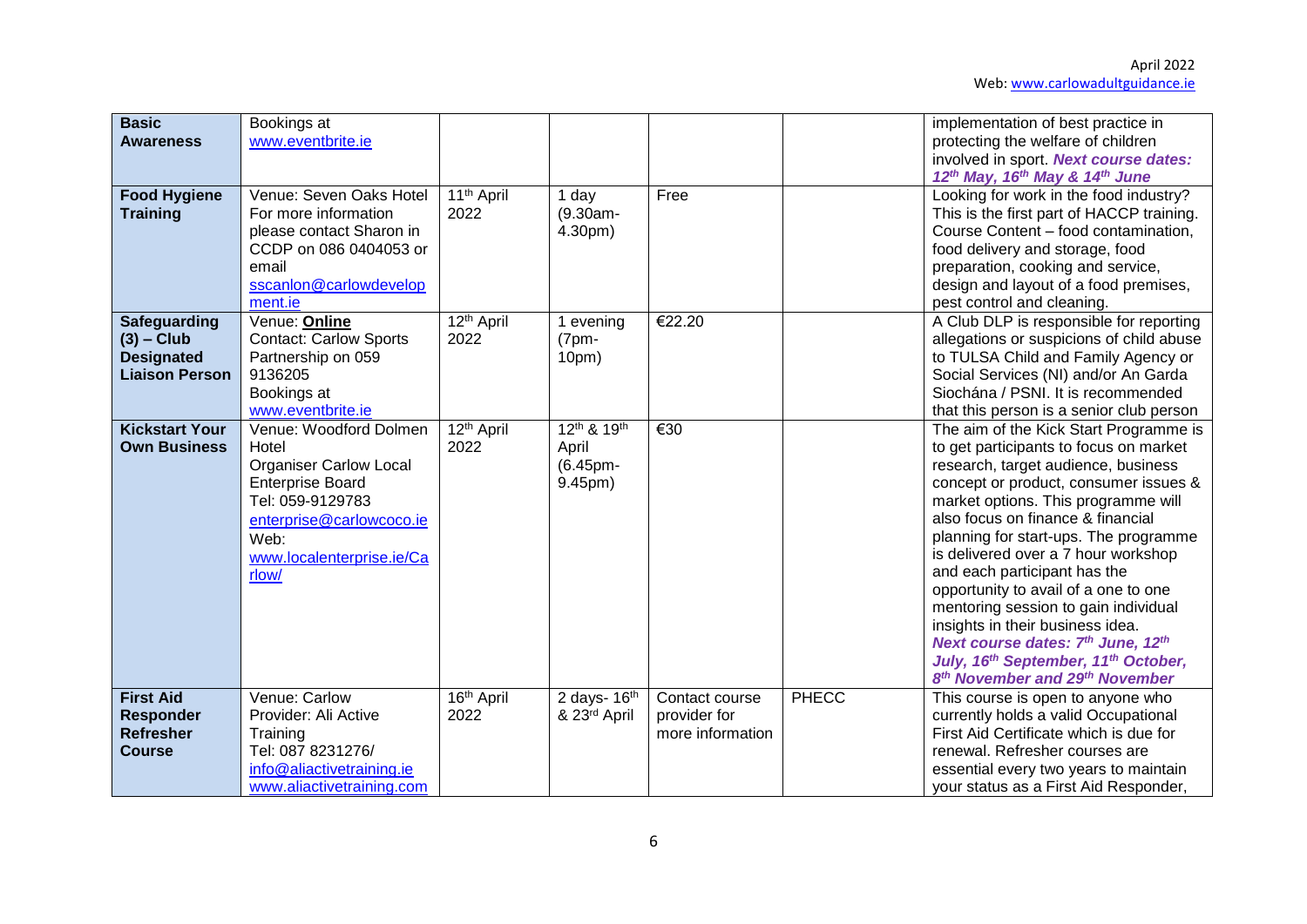|                                                           |                                                                                                                                                                                                       |                                |                                                                                                |      |       | to keep up with developments in first<br>aid and to refresh skills learned<br>previously that may be only<br>intermittently used.                                                                                                                                                                                                                            |
|-----------------------------------------------------------|-------------------------------------------------------------------------------------------------------------------------------------------------------------------------------------------------------|--------------------------------|------------------------------------------------------------------------------------------------|------|-------|--------------------------------------------------------------------------------------------------------------------------------------------------------------------------------------------------------------------------------------------------------------------------------------------------------------------------------------------------------------|
| <b>Building an</b><br><b>Invisible</b><br><b>Business</b> | Venue: Seven Oaks Hotel<br><b>Contact Sharon in Carlow</b><br>Development Partnership<br>on 089 4780428/086<br>0404053/<br>jetshub@carlowdevelopm<br>ent.ie                                           | 19th April<br>2022             | $4$ days $-$<br>19th & 26th<br>April & 3rd<br>& 10 <sup>th</sup> May<br>$(9.30am -$<br>4.30pm) | Free |       | Join us for a deep dive into what it<br>takes to build and grow a successful<br>business entity.<br>Course content<br>Defining your market fit<br>Building a sustainable business<br>2.<br>model<br>3.<br>The process of starting a business<br>Setting the price & marketing                                                                                |
| <b>First Aid</b><br><b>Responder</b>                      | Venue: Carlow Gateway<br><b>Business Centre</b><br>Provider: Carlow Kilkenny<br><b>Skillnet</b><br>For more information<br>please call Jacqueline on<br>059 9132152<br>Bookings-<br>www.eventbrite.ie | 21 <sup>st</sup> April<br>2022 | $3$ days $-$<br>21st & 28th<br>April & 5 <sup>th</sup><br>May                                  | €195 | PHECC | First Aid is the initial assistance or<br>treatment given to someone who is<br>injured or suddenly taken ill. The Pre-<br><b>Hospital Emergency Care Council</b><br>(PHECC) certified course has replaced<br>the QQI certified 'Occupational First<br>Aid' course.<br>https://carlowkilkennyskillnet.ie/                                                     |
| <b>Culinary Skills</b><br><b>Taster</b>                   | Venue: TBC<br><b>Contact Sharon in Carlow</b><br>Development Partnership<br>on 089 4780428/086<br>0404053/<br>jetshub@carlowdevelopm<br>ent.ie                                                        | $21st$ April<br>2022           | $3$ days $-$<br>21st, 26th &<br>28 <sup>th</sup> April<br>(tbc)                                | Free |       | Training Opportunity for people that are<br>unemployed - considering work in<br>Deli's, Food Outlets, Kitchens? You<br>need this training. Deli Skills course<br>including HACCP training certificate.                                                                                                                                                       |
| <b>Start Your</b><br><b>Own Business</b>                  | Venue: Woodford Dolmen<br>Hotel<br>Organiser - Carlow Local<br><b>Enterprise Board</b><br>Tel: 059-9129783<br>enterprise@carlowcoco.ie<br>Web:<br>www.localenterprise.ie/Ca<br>rlow/                  | 23rd April<br>2022             | $3$ days $-$<br>23rd & 30th<br>April and<br>7 <sup>th</sup> May<br>$(9.30am -$<br>4.30pm)      | €50  |       | This programme will provide individuals<br>who are seeking to start their own<br>business with the skills, management<br>tools and expertise in making the right<br>decisions, planning and organising<br>effectively. It will help individuals gauge<br>what will be required in order to keep<br>their new venture running effectively<br>and efficiently. |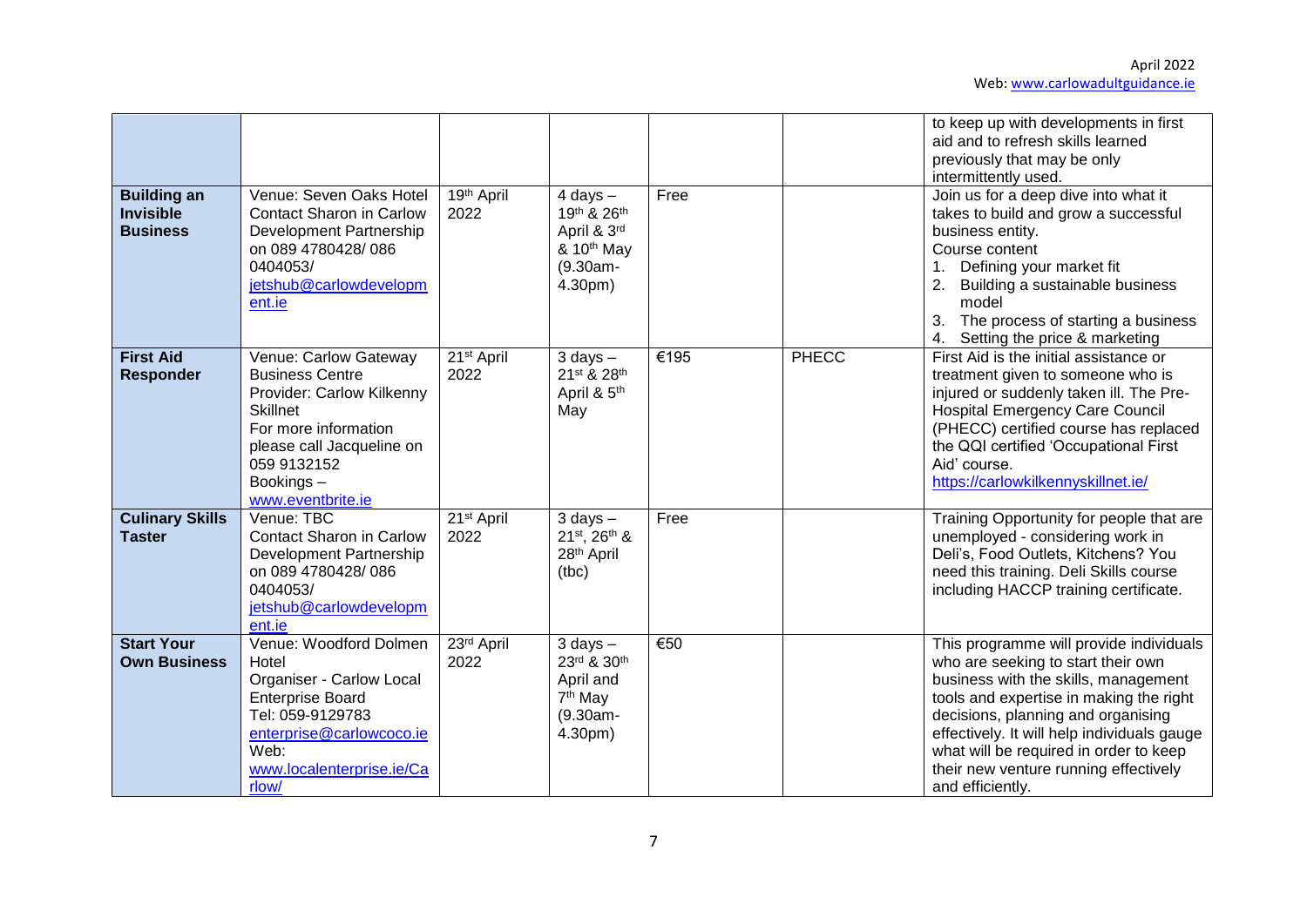| Flourish -<br><b>Building a</b><br><b>Happy Brain</b>                                                                       | Venue: Carlow Cathedral<br>Parish Centre<br>Email:<br>carlowmentalhealth@hot<br>mail.com or by dropping<br>us a private message<br>here on social media.         | 26th April<br>2022                           | 7pm-9pm                                                                           | Free                                                                                                             |                                                                                                                                                                                                                                      | <b>Next course dates: 18th May</b><br>(evening course), 18th June, 17th<br>September, 22 <sup>nd</sup> October, 2 <sup>nd</sup><br><b>November (evening course)</b><br>Carlow Mental Health Association are<br>delighted to host Paddy Moran - Neuro<br>Organisational Culture Coach, Certified<br>Neuro Coach and Neuro Leader to<br>Carlow. The event is free but we would<br>appreciate if you could let us know if<br>you would like to attend.                              |
|-----------------------------------------------------------------------------------------------------------------------------|------------------------------------------------------------------------------------------------------------------------------------------------------------------|----------------------------------------------|-----------------------------------------------------------------------------------|------------------------------------------------------------------------------------------------------------------|--------------------------------------------------------------------------------------------------------------------------------------------------------------------------------------------------------------------------------------|----------------------------------------------------------------------------------------------------------------------------------------------------------------------------------------------------------------------------------------------------------------------------------------------------------------------------------------------------------------------------------------------------------------------------------------------------------------------------------|
| Welding-<br><b>Basic/</b><br>Intermediate/<br><b>Advanced</b><br>Levels (MMA/<br><b>TIG/MIG &amp;</b><br><b>Coded Pipe)</b> | Venue: Arc Training,<br>Newacre, Athy Road,<br>Carlow<br>Contact Aine Byrne on<br>059 9131624/<br>abyrne@thompson.ie<br>Web:<br>www.arctrainingsolutions.<br>com | 26th April -<br>2 <sup>nd</sup> June<br>2022 | $6$ weeks $-$<br>2 evenings<br>per week<br>$(6pm-9pm)$<br>Tuesdays &<br>Thursdays | Please contact<br>course provider<br>$-$ varies<br>depending on<br>course and if<br>certification is<br>required | Testing is done<br>by an<br>independent<br>specialist to ISO<br>9606 - 1 2013<br>standard. Tests<br>are available at<br>appropriate levels<br>depending on<br>ability. The tutor<br>will advise on the<br>test best for<br>learners. | All types & all levels - Manual Metal<br>Arc (MMA)/ Tungsten Inert Gas (TIG)<br>/Metal Inert Gas (MIG)/ Coded Pipe<br>Under Health and Safety,<br>$\bullet$<br>participants on this course must<br>not wear contact lenses.<br>Participants must have good<br>$\bullet$<br>hand/eye co-ordination and good<br>manual dexterity.<br>Participants must bring their own<br>$\bullet$<br>Personal Protective Equipment i.e.<br>overalls, steel toe cap boots,<br>welding shield etc. |
| <b>Dry Needle</b><br><b>Felting</b>                                                                                         | Venue: Askea Parish<br><b>Community Centre</b>                                                                                                                   | 26 <sup>th</sup> April<br>2022               | 4 Tuesdays<br>10.30am-<br>11.30am                                                 | <b>Contact Course</b><br>Provider                                                                                |                                                                                                                                                                                                                                      | This course is suitable for beginners-<br>improvers. Call Simone at 0857534544<br>for enquiries/ bookings.                                                                                                                                                                                                                                                                                                                                                                       |
| <b>Special Needs</b><br><b>Assisting</b>                                                                                    | Venue: Online<br><b>Contact Barrow Training</b><br>for more information<br>Tel: 059 9721416<br>E: marketing<br>@barrowtraining.ie<br>W: www.barrowtraining.ie    | 27th April<br>2022                           | 8<br>Wednesdays<br>(6.30pm-<br>9.30pm)                                            | <b>Contact Course</b><br>Provider                                                                                | QQI Level 5<br>Minor Award                                                                                                                                                                                                           | This programme is aimed at learners<br>who wish or are required to build their<br>knowledge and support skills to enable<br>a much more effective and inclusive<br>service to be offered to children in early<br>years environments with special<br>developments and educational<br>requirements.                                                                                                                                                                                |
| <b>Safeguarding</b><br>$(2)$ – Club's                                                                                       | Venue: Online                                                                                                                                                    | 28 <sup>th</sup> April<br>2022               | 1 evening<br>(6.45pm-<br>9.45pm)                                                  | €22.20                                                                                                           |                                                                                                                                                                                                                                      | A Club Children's Officer should be<br>child centered in focus and have as the<br>primary aim the establishment of a                                                                                                                                                                                                                                                                                                                                                             |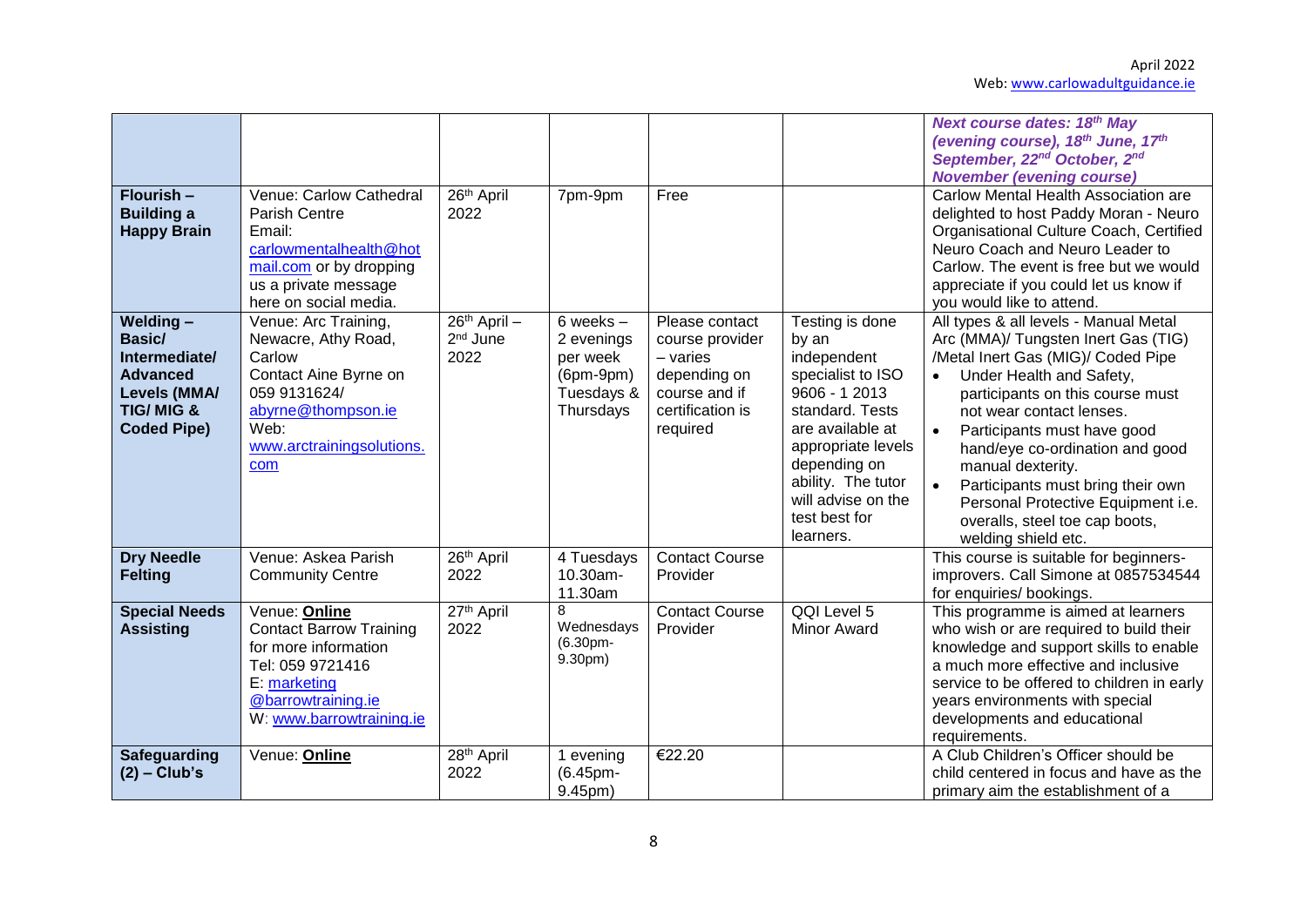| <b>Children</b><br><b>Officer</b>                | <b>Contact: Carlow Sports</b><br>Partnership on 059<br>9136205<br>Bookings at<br>www.eventbrite.ie                                                             |                                |                                                                                  |                                                    |                                                                                                                                                                       | child centered ethos within the club.<br>S/He is the link between the children<br>and the adults in the club. S/He also<br>takes responsibility for monitoring and<br>reporting to the Club Management<br>Committee on how club policy impacts<br>on young people and Sports Leaders.                                                                                            |
|--------------------------------------------------|----------------------------------------------------------------------------------------------------------------------------------------------------------------|--------------------------------|----------------------------------------------------------------------------------|----------------------------------------------------|-----------------------------------------------------------------------------------------------------------------------------------------------------------------------|----------------------------------------------------------------------------------------------------------------------------------------------------------------------------------------------------------------------------------------------------------------------------------------------------------------------------------------------------------------------------------|
| Swimmin'<br>Women 8-<br><b>Week</b><br>Programme | Venue: Graiguecullen<br><b>Swimming Pool</b><br><b>Contact: Carlow Sports</b><br>Partnership on 059<br>9136205/<br>mfennelly@carlowcoco.ie                     | 28th April<br>2022             | 8<br>Thursdays<br>(@ 8.15pm)                                                     | €40                                                |                                                                                                                                                                       | This Programme aims to encourage<br>and empower women to participate in<br>water sports to learn how to swim and<br>experience how swimming can support<br>females throughout and during the<br>perimenopause and menopause<br>transition periods. Bookings at<br>www.eventbrite.ie                                                                                              |
| <b>Oil Painting</b><br>Workshop                  | Venue: An Gairdin Beo,<br>Dublin Street, Carlow                                                                                                                | 30 <sup>th</sup> April<br>2022 | 10am-4pm                                                                         | Contact course<br>provider for<br>more information |                                                                                                                                                                       | Course content - covering, materials,<br>techniques, colour mixing, composition,<br>perspective, inspiration and more.<br>For full details phone artist Mary Clare<br>Nolan @ 087 2636520.<br>www.maryclarenolan.com                                                                                                                                                             |
| <b>First Aid</b><br><b>Responder</b>             | Venue: Carlow<br>Provider: Ali Active<br>Training<br>Tel: 087 8231276/<br>info@aliactivetraining.ie<br>www.aliactivetraining.com                               | 30 <sup>th</sup> April<br>2022 | 3 days -<br>30 <sup>th</sup> April,<br>7 <sup>th</sup> & 14 <sup>th</sup><br>May | Contact course<br>provider for<br>more information | <b>PHECC</b>                                                                                                                                                          | First Aid is the initial assistance or<br>treatment given to someone who is<br>injured or suddenly taken ill. The Pre-<br><b>Hospital Emergency Care Council</b><br>(PHECC) certified course has replaced<br>the QQI certified 'Occupational First<br>Aid' course.                                                                                                               |
| <b>Basic Welding</b>                             | Venue: Carlow Town<br><b>Contact: KCETB Training</b><br>Services<br>Andy Hogan (056)<br>7813014 (Ext. 202) or<br>email<br>tsu.recruit@kilkennycarlo<br>wetb.ie | 2 <sup>nd</sup> May 2022       | 12 weeks<br>full time                                                            | Free to eligible<br>applicants                     | <b>MMA Fillet Multi-</b><br>Run 6mm Plate<br>(EN9606-CS13)<br>MIG Fillet 6mm<br>Plate (EN9606-<br>CS15)<br><b>SS TIG Complete</b><br>Fillet Weld 3mm<br>(EN9606-SS06) | On successful completion of one or<br>more of the Approved EN Certifying<br>Body awards, applicants can source<br>employment in the field of welding and<br>complete a range of welding tasks in<br>different welding positions depending<br>on the standard attained.<br>Course information and application at -<br>www.fetchcourses.ie<br>Course running again: 25th July 2022 |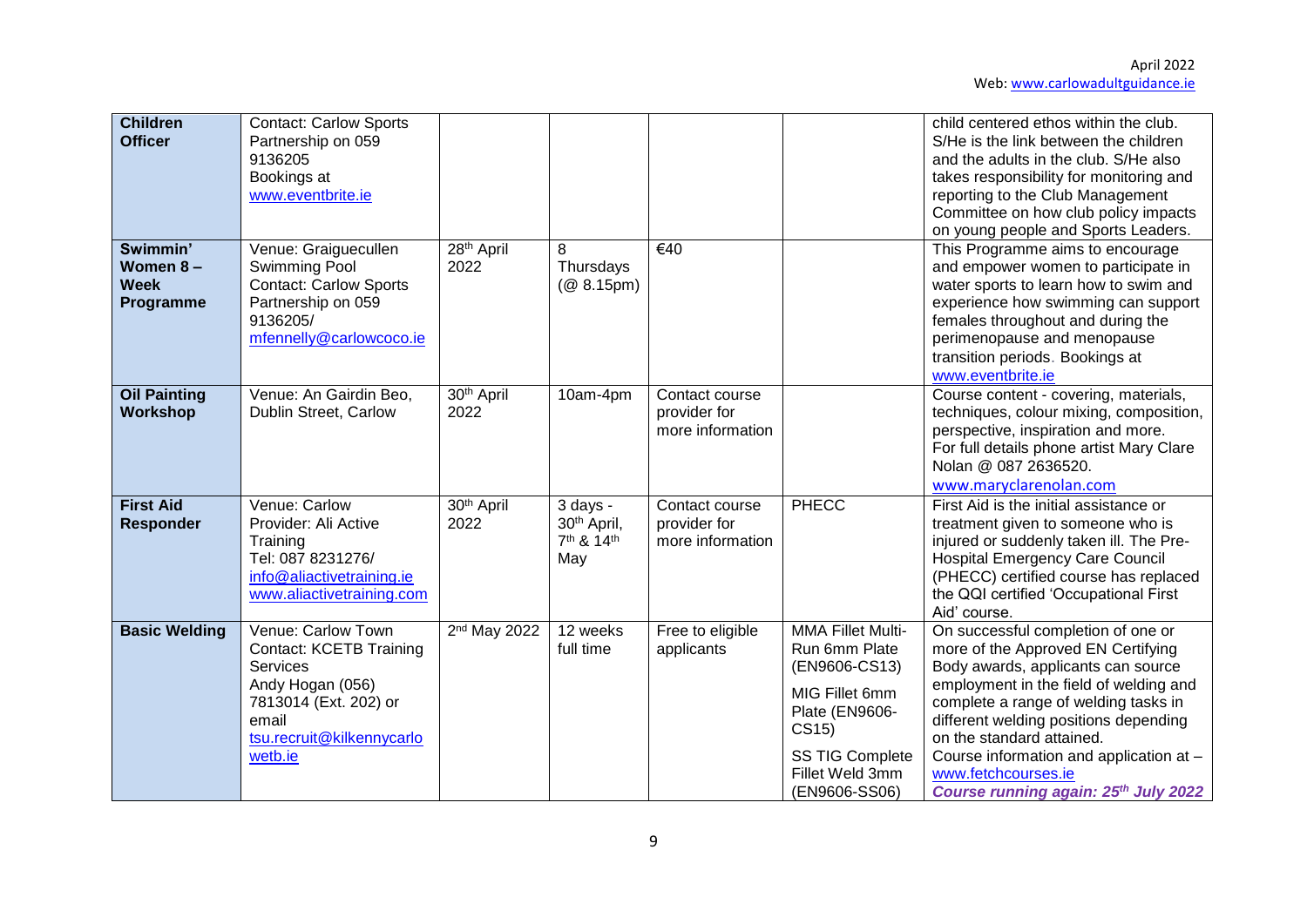| <b>Hanging</b><br><b>Baskets, Pots,</b><br><b>Containers</b><br>and Summer | Venue: Online<br><b>KCETB Virtual</b><br><b>Community Education</b><br>Contact Fiona on 059                                                                   | 2 <sup>nd</sup> May 2022 | 6 Tuesdays<br>$(7-9pm)$   | Free                           | This course is free and will take place<br>over Zoom. If you would like further<br>information or if you would like to book<br>a place on this course, please contact                                                                                                                                                                                                                                                                                                                            |
|----------------------------------------------------------------------------|---------------------------------------------------------------------------------------------------------------------------------------------------------------|--------------------------|---------------------------|--------------------------------|--------------------------------------------------------------------------------------------------------------------------------------------------------------------------------------------------------------------------------------------------------------------------------------------------------------------------------------------------------------------------------------------------------------------------------------------------------------------------------------------------|
| Gardening<br>with Eddie                                                    | 9179376/<br>fdunne@kcetb.ie                                                                                                                                   |                          |                           |                                | Fiona at fdunne@kcetb.ie                                                                                                                                                                                                                                                                                                                                                                                                                                                                         |
| <b>Prepare to</b><br><b>Work in</b><br><b>Construction</b>                 | Venue: Carlow Town<br><b>Contact: KCETB Training</b><br>Services<br>Andy Hogan (056)<br>7813014 (Ext 202) or<br>email<br>tsu.recruit@kilkennycarlo<br>wetb.ie | 3rd May 2022             | 3 weeks full<br>time      | Free to eligible<br>applicants | This short training programme is aimed<br>at those whose working lives have<br>been impacted by Covid-19 and who<br>would now like to take the opportunity<br>to upskill/reskill in the Construction<br>industry. Course content will include:<br>Mobile Elevated Work Platform;<br>Manual Handling; Safepass; Abrasive<br>Wheels; Career Planning; Digital Skills<br>Audit (Content is provisional and<br>subject to change).<br>Course information and application at -<br>www.fetchcourses.ie |
| <b>Conversational</b><br><b>Irish</b>                                      | Venue: Carlow College,<br>College Street, Carlow<br>Tel: 059 9153200<br>Email:<br>infocc@carlowcollege.ie<br>Web:<br>www.carlowcollege.ie                     | 3rd May 2022             | 6 Tuesdays<br>$(7pm-9pm)$ | €125                           | Carlow College and Glór Cheatharlach<br>are delighted to announce that in-<br>person Irish language evening classes<br>for adults will be on offer in the College<br>this summer. The emphasis will be on<br>conversational Irish and the course is<br>suitable for participants who have<br>some knowledge of the language and<br>wish to improve                                                                                                                                               |
| <b>Getting Started</b><br><b>With Local</b><br><b>History</b>              | Venue: Carlow College<br>(St. Patrick's), College<br>Street, Carlow<br>Tel: 059 9153200<br>Web:<br>www.carlowcollege.ie<br>Email:<br>infocc@carlowcollege.ie  | 3rd May 2022             | 6 Tuesdays<br>$(7-9pm)$   | €125                           | This programme will focus on 4 main<br>topics:<br>Doing Local History - where to find<br>historical information on your area,<br>using old maps, journals, and<br>existing sources and how to use<br>them to help you get started in<br>exploring history in your area.<br>Navigating Online Sources -<br>Biased vs objective sources - How                                                                                                                                                      |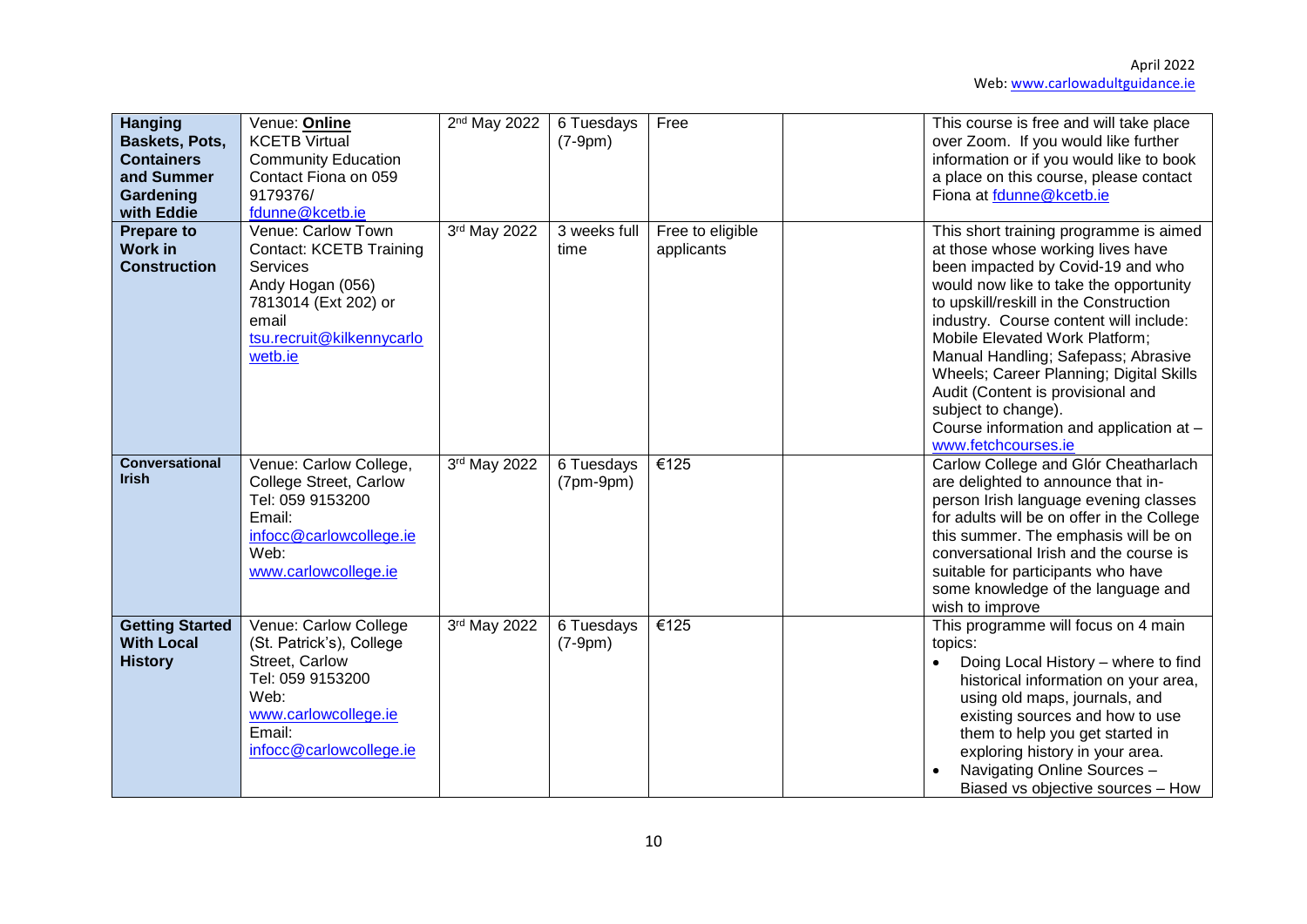|                                                                                     | Registration -<br>https://carlowcollege.ie/co<br>urses/evening-courses/                                                                                                                                                                 |                          |                         |      | to spot fake news! Using free to<br>access, and verified sites, for<br>historical research in your area.<br>Writing and Talking Local History -<br>Preparing essays for local heritage<br>journals or newsletters in your<br>community. Looking at layout,<br>content and publication styles.<br>Basics on history podcasting.<br>Commemorating the local - How to<br>get involved in heritage in your<br>area. (Community monuments<br>fund, Local Heritage officer events,<br>Genealogy clubs, Heritage and<br>Archaeological Society local history<br>talks). |
|-------------------------------------------------------------------------------------|-----------------------------------------------------------------------------------------------------------------------------------------------------------------------------------------------------------------------------------------|--------------------------|-------------------------|------|------------------------------------------------------------------------------------------------------------------------------------------------------------------------------------------------------------------------------------------------------------------------------------------------------------------------------------------------------------------------------------------------------------------------------------------------------------------------------------------------------------------------------------------------------------------|
| <b>The</b><br><b>Psychology of</b><br>Being a<br><b>Woman: Walk</b><br>In Her Shoes | Venue: Carlow College<br>(St. Patrick's), College<br>Street, Carlow<br>Tel: 059 9153200<br>Web:<br>www.carlowcollege.ie<br>Email:<br>infocc@carlowcollege.ie<br>Registration -<br>https://carlowcollege.ie/co<br>urses/evening-courses/ | 3rd May 2022             | 6 Tuesdays<br>$(7-9pm)$ | €125 | This introductory course is designed for<br>people interested in psychology and<br>invites all people- regardless of sex or<br>gender identity - to come and walk in<br>her shoes! The course will use a<br>psychological lens to explore the<br>following areas:<br>Women: Personality and<br>Perceptions<br>Women: Childhood and<br>Adolescence<br>Women: As Employees and as<br><b>Bosses</b><br>Women: Mental Health Difficulties<br>and Disorders<br>Women: Criminals and Victims<br>Women: In the Media and in<br>Society                                  |
| <b>Mental Health</b><br>& Wellbeing                                                 | Venue: Online Webinar<br>organised by Carlow<br>Library.                                                                                                                                                                                | 4 <sup>th</sup> May 2022 | Starting at<br>11am     | Free | Mental Health and Wellbeing online<br>workshop with Gina Delaney, Mental<br>Health Ireland. Explore and enhance<br>understanding of mental health and                                                                                                                                                                                                                                                                                                                                                                                                            |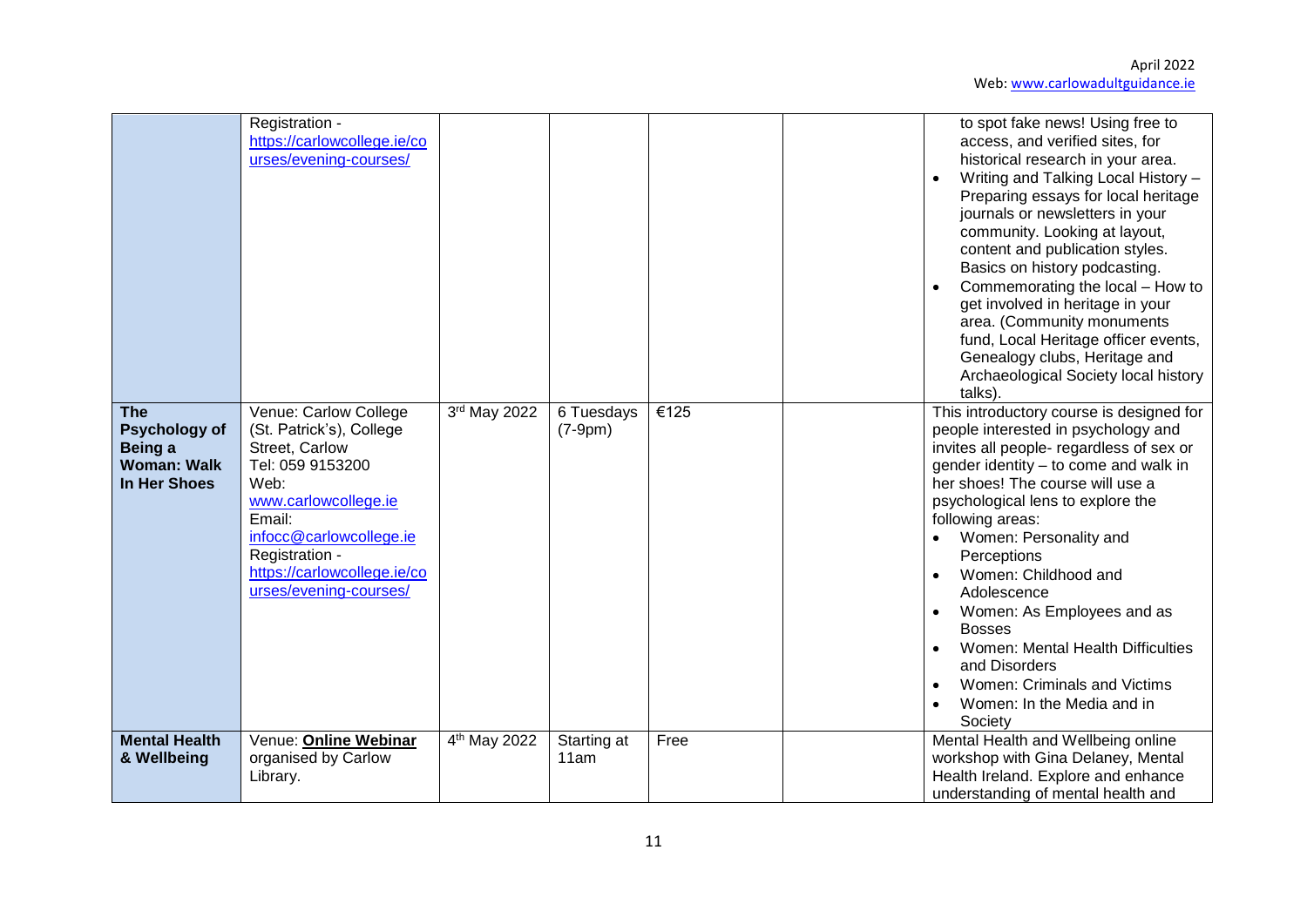| Project                                                                                 | Venue: Online - Zoom                                                                                                                                                                                                                    | 5 <sup>th</sup> May 2022 | $4$ days $-$                                                                                        | $Free -$                                            | QQI Level 6 | wellbeing. For registration link call<br>Fiona on 059 9129706 or email<br>fotoole@carlowcoco.ie<br>This course will equip the learner with                                                                                                                                                                                                                                                                                                                                                                                                                                                                                                                                                                                              |
|-----------------------------------------------------------------------------------------|-----------------------------------------------------------------------------------------------------------------------------------------------------------------------------------------------------------------------------------------|--------------------------|-----------------------------------------------------------------------------------------------------|-----------------------------------------------------|-------------|-----------------------------------------------------------------------------------------------------------------------------------------------------------------------------------------------------------------------------------------------------------------------------------------------------------------------------------------------------------------------------------------------------------------------------------------------------------------------------------------------------------------------------------------------------------------------------------------------------------------------------------------------------------------------------------------------------------------------------------------|
| <b>Management</b>                                                                       | <b>Contact Sharon in Carlow</b><br>Development Partnership<br>on 089 4780428/086<br>0404053/<br>jetshub@carlowdevelopm<br>ent.ie                                                                                                        |                          | 5 <sup>th</sup> , 18 <sup>th</sup> ,<br>$25th$ May &<br>7 <sup>th</sup> June<br>$(9.30am -$<br>5pm) | Unemployed,<br>PUP Payment,<br>Part-Time<br>Workers | minor award | the essential knowledge, skills and<br>competencies to plan, implement and<br>review projects. Its aim is to enable the<br>learner to gain an understanding of<br>best practice theory, principles and<br>practices required to efficiently take<br>responsibility for their role in a project.                                                                                                                                                                                                                                                                                                                                                                                                                                         |
| <b>The Human</b><br><b>Condition: An</b><br><b>Introduction to</b><br><b>Psychology</b> | Venue: Carlow College<br>(St. Patrick's), College<br>Street, Carlow<br>Tel: 059 9153200<br>Web:<br>www.carlowcollege.ie<br>Email:<br>infocc@carlowcollege.ie<br>Registration -<br>https://carlowcollege.ie/co<br>urses/evening-courses/ | 5 <sup>th</sup> May 2022 | 6<br>Thursdays<br>$(7-9pm)$                                                                         | €125                                                |             | Fascinated by Psychology? Looking for<br>a place to start? This course provides<br>an introduction to the light and dark<br>side of the human condition - the<br>good, the bad and the in-between! The<br>course draws on theory and research<br>from a range of areas in psychology -<br>such as personality psychology, social<br>psychology, developmental<br>psychology, cyberpsychology, and<br>criminal psychology - to explore the<br>following questions:<br>Why do we perceive some people<br>as 'good' and others as 'bad'?<br>Are you born 'bad' or born 'good'?<br>Why do 'good' people do bad<br>things?<br>Why do some people get away<br>with doing bad things?<br>What factors can help to make you<br>a better person? |
| <b>Try the Pipes!</b>                                                                   | Venue: Carlow Library<br>To book your place at this<br>fun musical event, email<br>library@carlowcoco.ie or<br>call 059 9129705                                                                                                         | 7 <sup>th</sup> May 2022 | 11am-1pm                                                                                            | Free                                                |             | A great opportunity for anyone of any<br>age to meet professional Uilleann Pipe<br>Players and try out the pipes yourself!                                                                                                                                                                                                                                                                                                                                                                                                                                                                                                                                                                                                              |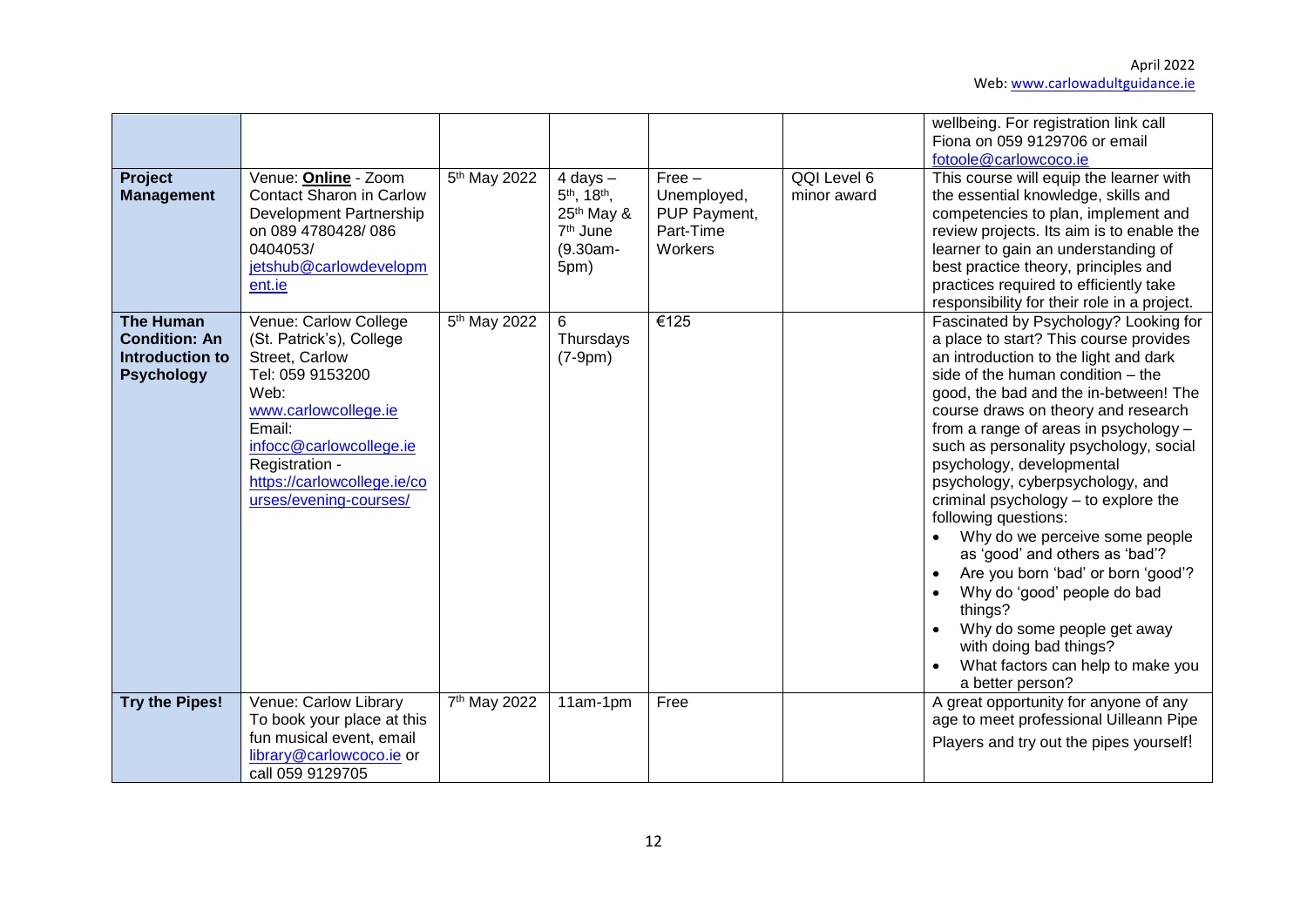| <b>Men's Taster</b><br>Session -<br><b>Dragon Boat</b>                                | Venue: The River Barrow,<br><b>Carlow Town</b><br>Queries please email<br>carlowdragonboats@gmai<br>I.com or call Emma at 087<br>9601135                              | 8 <sup>th</sup> May 2022 | Meeting at<br>10.30am                                              | €5                                                                                                                                                                                                                                    |                                                                                                                                              | Taster opportunity to participate in and<br>experience a Men's Taster Session on<br>the Dragon Boat. Bookings on<br>www.eventbrite.ie                                                                                                                                                                                                                                                                                                                                            |
|---------------------------------------------------------------------------------------|-----------------------------------------------------------------------------------------------------------------------------------------------------------------------|--------------------------|--------------------------------------------------------------------|---------------------------------------------------------------------------------------------------------------------------------------------------------------------------------------------------------------------------------------|----------------------------------------------------------------------------------------------------------------------------------------------|----------------------------------------------------------------------------------------------------------------------------------------------------------------------------------------------------------------------------------------------------------------------------------------------------------------------------------------------------------------------------------------------------------------------------------------------------------------------------------|
| <b>Train the</b><br><b>Trainer</b>                                                    | Venue: Online<br><b>Contact: KCETB Training</b><br><b>Services</b><br>Helena Comerford (056)<br>7813014 or email<br>tsu.recruit@kilkennycarlo<br>wetb.ie              | 9 <sup>th</sup> May 2022 | 16 weeks $-$<br>Monday<br>and<br>Tuesday<br>evenings               | This course is<br>through Skills to<br>Advance funding<br>and is aimed at<br>those in full/<br>part-time<br>employment with<br>a background in<br>training and/or<br>staff mentoring.<br>Open to those<br>signing for X's<br>and O's. | QQI Level 6<br>Minor Awards in<br>(1) Training<br>Delivery &<br>Evaluation and<br>(2) Training<br><b>Needs</b><br>Identification &<br>Design | The successful completion of the QQI<br>L6 Special Purpose Award in Training<br>and Development will enable<br>applicants to acquire a teacher training<br>qualification without subject<br>specialisation. Successful applicants<br>will be able to source employment in<br>the training and education sector<br>identifying training and development<br>needs and delivering and evaluating a<br>training intervention within a range of<br>training and development contexts. |
| <b>Driver Theory</b><br><b>Test</b><br><b>Preparation for</b><br><b>Bus and Truck</b> | Venue: Carlow Town<br><b>Contact: KCETB Training</b><br><b>Services</b><br>Any Hogan (056)<br>7813014 (Ext. 202) or<br>email<br>tsu.recruit@kilkennycarlo<br>wetb.ie  | 9th May 2022             | $3$ weeks $-$<br>two days<br>per week,<br>dates to be<br>confirmed | Free to eligible<br>applicants                                                                                                                                                                                                        |                                                                                                                                              | This course aims to support the learner<br>in preparing for the Driver C & D<br>Theory Tests. It will allow the learner to<br>become familiar with the format of the<br>test and to practice taking the test.<br>Course information and application at -<br>www.fetchcourses.ie                                                                                                                                                                                                  |
| <b>Forklift, Safe</b><br>Pass & Manual<br><b>Handling</b>                             | Venue: Carlow Town<br><b>Contact: KCETB Training</b><br><b>Services</b><br>Andy Hogan (056)<br>7813014 (ext. 202) or<br>email<br>tsu.recruit@kilkennycarlo<br>wetb.ie | 9 <sup>th</sup> May 2022 | 3 weeks full<br>time                                               | Free to eligible<br>applicants                                                                                                                                                                                                        |                                                                                                                                              | This short programme will be offered<br>through Skills to Compete funding and<br>is aimed at those whose working lives<br>have been impacted by Covid-19 and<br>who would now like to take the<br>opportunity to upskill/reskill. As this<br>course is only 3 weeks, trainees in<br>receipt of a Social Welfare payment<br>(including PUP payment) will remain<br>registered with their local DSP office                                                                         |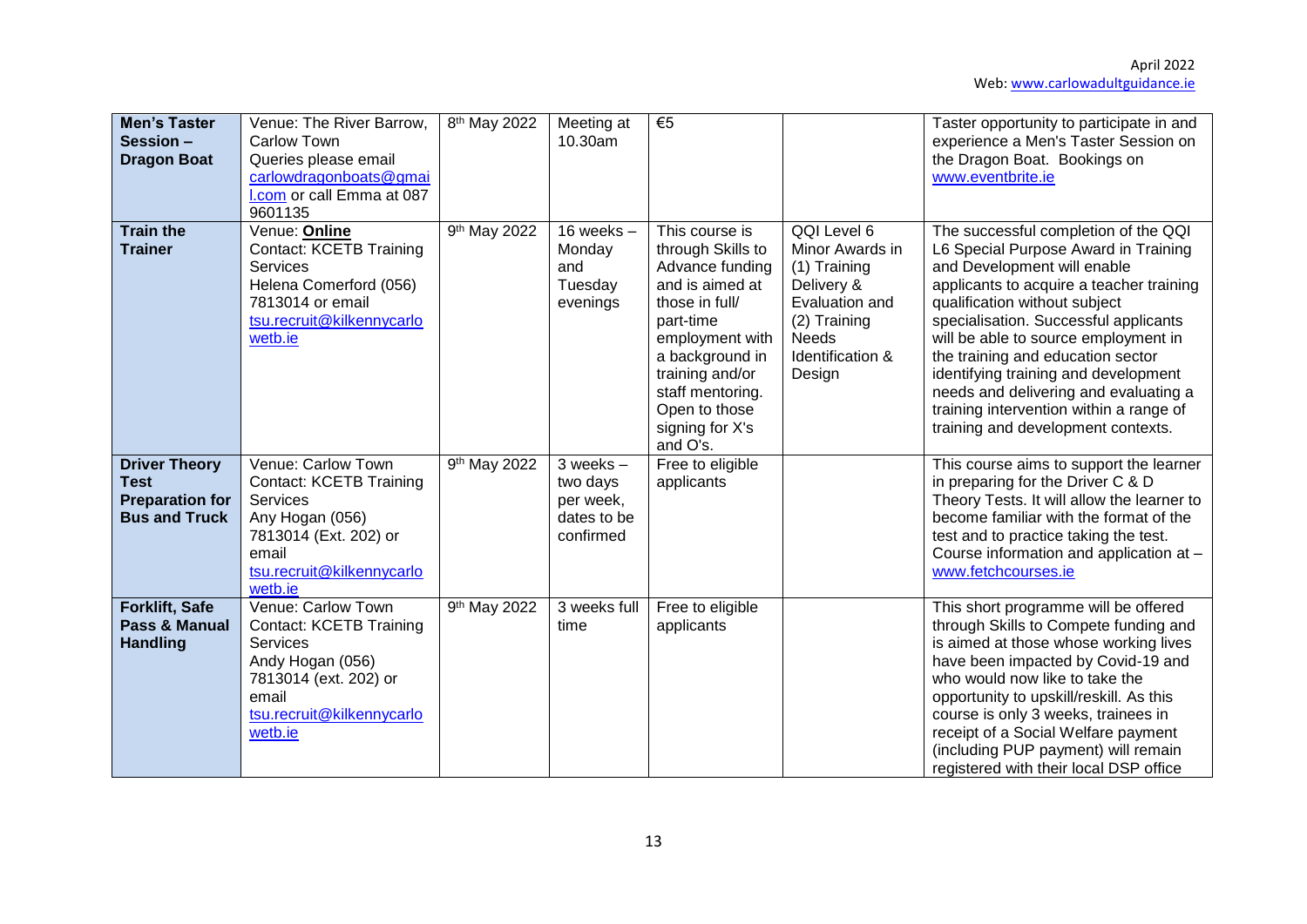|                                                           |                                                                                                                                                                                                                                         |                              |                              |                                  |                                   | for payments. Course information and                                                                                                                                                                                                                                                                                                                                                                                                                                                                                                                                      |
|-----------------------------------------------------------|-----------------------------------------------------------------------------------------------------------------------------------------------------------------------------------------------------------------------------------------|------------------------------|------------------------------|----------------------------------|-----------------------------------|---------------------------------------------------------------------------------------------------------------------------------------------------------------------------------------------------------------------------------------------------------------------------------------------------------------------------------------------------------------------------------------------------------------------------------------------------------------------------------------------------------------------------------------------------------------------------|
| <b>Prepare to</b><br><b>Work in</b><br><b>Hospitality</b> | Venue: Carlow Town<br><b>Contact: KCETB Training</b><br>Services<br>Bernie Eccles (056)<br>7813014 or email<br>tsu.recruit@kilkennycarlo<br>wetb.ie                                                                                     | 9th May 2022                 | 3 weeks full<br>time         | Free to eligible<br>applicants   |                                   | application at - www.fetchcourses.ie<br>This short training programme is aimed<br>at those who would like to explore<br>working in the hospitality/customer<br>service industry. Course content will<br>include: First Aid Responder (PHECC);<br>Barista Skills; Manual Handling;<br>HACCP; Basic Computers; Customer<br>Service: Career Guidance.<br>Course information and application at -<br>www.fetchcourses.ie                                                                                                                                                      |
| <b>Marketing, PR &amp;</b><br><b>Communication</b>        | Venue: Woodford Dolmen<br>Hotel<br><b>Organiser - Carlow Local</b><br><b>Enterprise Board</b><br>Tel: 059-9129783<br>enterprise@carlowcoco.ie<br>Web:<br>www.localenterprise.ie/Ca<br>rlow/                                             | 12 <sup>th</sup> May<br>2022 | 1 day<br>(9.30am-<br>4.30pm) | €30                              |                                   | This course focuses on the basics of<br>marketing, PR & communication. As<br>the means of communication between<br>the company and the customer,<br>marketing is an integral part of any<br>business and requires planning. The<br>course will include - the 6 Ps, Market<br>Messaging, Online Tools and Offline<br>Tools, Branding and Messaging, Media<br>Selection, and online marketing.                                                                                                                                                                              |
| <b>Writing Fiction</b>                                    | Venue: Carlow College<br>(St. Patrick's), College<br>Street, Carlow<br>Tel: 059 9153200<br>Web:<br>www.carlowcollege.ie<br>Email:<br>infocc@carlowcollege.ie<br>Registration -<br>https://carlowcollege.ie/co<br>urses/evening-courses/ | 12 <sup>th</sup> May<br>2022 | 6<br>Thursdays<br>$(7-9pm)$  | €125                             |                                   | This course will explore the art of<br>writing fiction. Whether you want to<br>write for publication or for personal<br>enjoyment, these classes will introduce<br>you to essential elements of fiction<br>such as story, plot, character, setting,<br>narration, viewpoint and more.<br>Through a series of guided, interactive<br>workshops you will also read some of<br>the best and most useful examples of<br>fiction to help you understand and<br>hone your own writing process.<br>This creative writing course is suitable<br>for all aspiring fiction writers. |
| <b>Professional</b><br><b>Office</b>                      | Venue: Carlow Town                                                                                                                                                                                                                      | 16 <sup>th</sup> May<br>2022 | 41 weeks                     | Free to eligible<br>participants | QQI Level 5<br><b>Major Award</b> | The successful completion of the QQI<br>Level 5 award in Office Administration                                                                                                                                                                                                                                                                                                                                                                                                                                                                                            |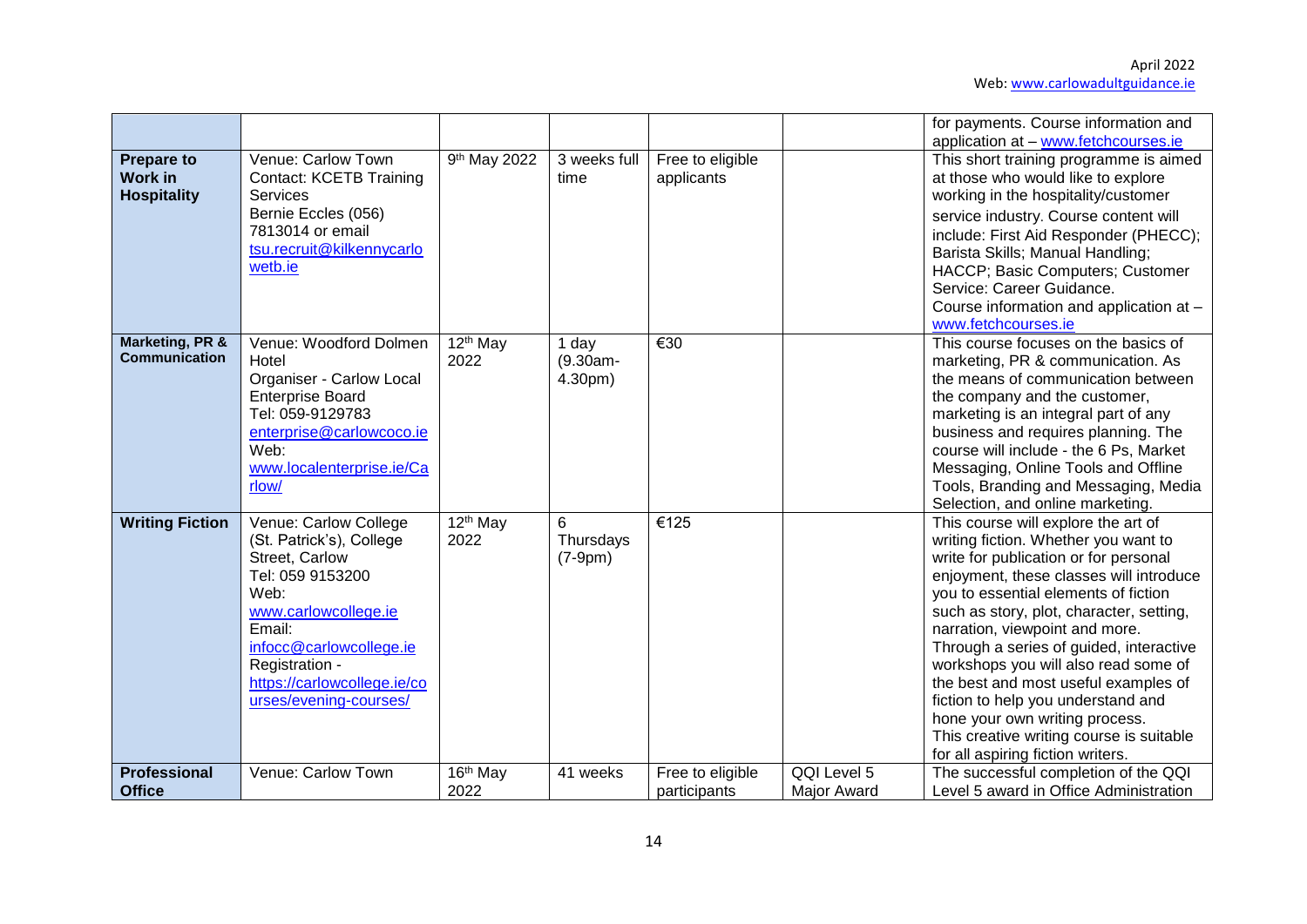| <b>Administration</b><br><b>Traineeship</b><br>(Medical/<br>Finance/<br>Legal) | <b>Contact: KCETB Training</b><br><b>Services</b><br>Helena Comerford (056)<br>7813014 or email<br>tsu.recruit@kilkennycarlo<br>wetb.ie                                                     |                               |                                                                               |                                     | will enable applicants to work<br>independently and under supervision<br>providing administration services and<br>support in a range of office<br>administration contexts in a modern<br>office environment.<br>Course information and application at -<br>www.fetchcourses.ie                                                                                                                                                            |
|--------------------------------------------------------------------------------|---------------------------------------------------------------------------------------------------------------------------------------------------------------------------------------------|-------------------------------|-------------------------------------------------------------------------------|-------------------------------------|-------------------------------------------------------------------------------------------------------------------------------------------------------------------------------------------------------------------------------------------------------------------------------------------------------------------------------------------------------------------------------------------------------------------------------------------|
| <b>Sales Planning</b><br>and Lead<br><b>Generation</b>                         | Venue: Woodford Dolmen<br>Hotel<br><b>Organiser - Carlow Local</b><br><b>Enterprise Board</b><br>Tel: 059-9129783<br>enterprise@carlowcoco.ie<br>Web:<br>www.localenterprise.ie/Ca<br>rlow/ | 31 <sup>st</sup> May<br>2022  | 1 day<br>$(9.30am -$<br>4.30pm)                                               | €30                                 | Participants will learn the necessary<br>skills to help them explore new<br>avenues for generating sales leads,<br>effectively network both on and offline,<br>build alliances and develop<br>opportunities with existing clients. They<br>will also learn the key steps to create<br>slick, results driven, targeted and cost-<br>effective sales campaigns (direct mail,<br>email and telephone) to develop<br>relations and win sales. |
| <b>Digital</b><br>Marketing-<br>What, Why &<br>How?                            | Venue: Woodford Dolmen<br>Hotel<br><b>Organiser - Carlow Local</b><br><b>Enterprise Board</b><br>Tel: 059-9129783<br>enterprise@carlowcoco.ie<br>Web:<br>www.localenterprise.ie/Ca<br>rlow/ | 7 <sup>th</sup> June<br>2022  | 1 day<br>$(9.30am -$<br>4.30pm)                                               | €30                                 | The course should give participants an<br>introduction to digital marketing and<br>provide a practical guide on how to<br>develop a digital marketing strategy.<br>Key topics should include: Using digital<br>marketing to drive sales, website<br>development, SEO, Marketing on<br>Facebook, Twitter, Linked In,<br>Snapchat, Instagram and Pinterest.                                                                                 |
| <b>First Aid</b><br><b>Responder</b><br><b>Course</b>                          | Venue: TBC<br><b>Contact Barrow Training</b><br>for more information<br>Tel: 059 9721416<br>E: marketing<br>@barrowtraining.ie<br>W: www.barrowtraining.ie                                  | 8 <sup>th</sup> June<br>2022  | $3$ days $-$<br>8 <sup>th</sup> , 15 <sup>th</sup> &<br>22 <sup>nd</sup> June | Contact course<br>provider for fees | First Aid is the initial assistance or<br>treatment given to someone who is<br>injured or suddenly taken ill. The Pre-<br><b>Hospital Emergency Care Council</b><br>(PHECC) certified course has replaced<br>the QQI certified 'Occupational First<br>Aid' course.                                                                                                                                                                        |
| Let's Get<br>Visual-<br>Photography &                                          | Venue: Woodford Dolmen<br>Hotel                                                                                                                                                             | 28 <sup>th</sup> June<br>2022 | 1 day<br>$(9.30am -$<br>4.30pm)                                               | $\overline{\epsilon}30$             | This course is to teach business<br>owners how to create impactful photos<br>and videos for business using a mobile                                                                                                                                                                                                                                                                                                                       |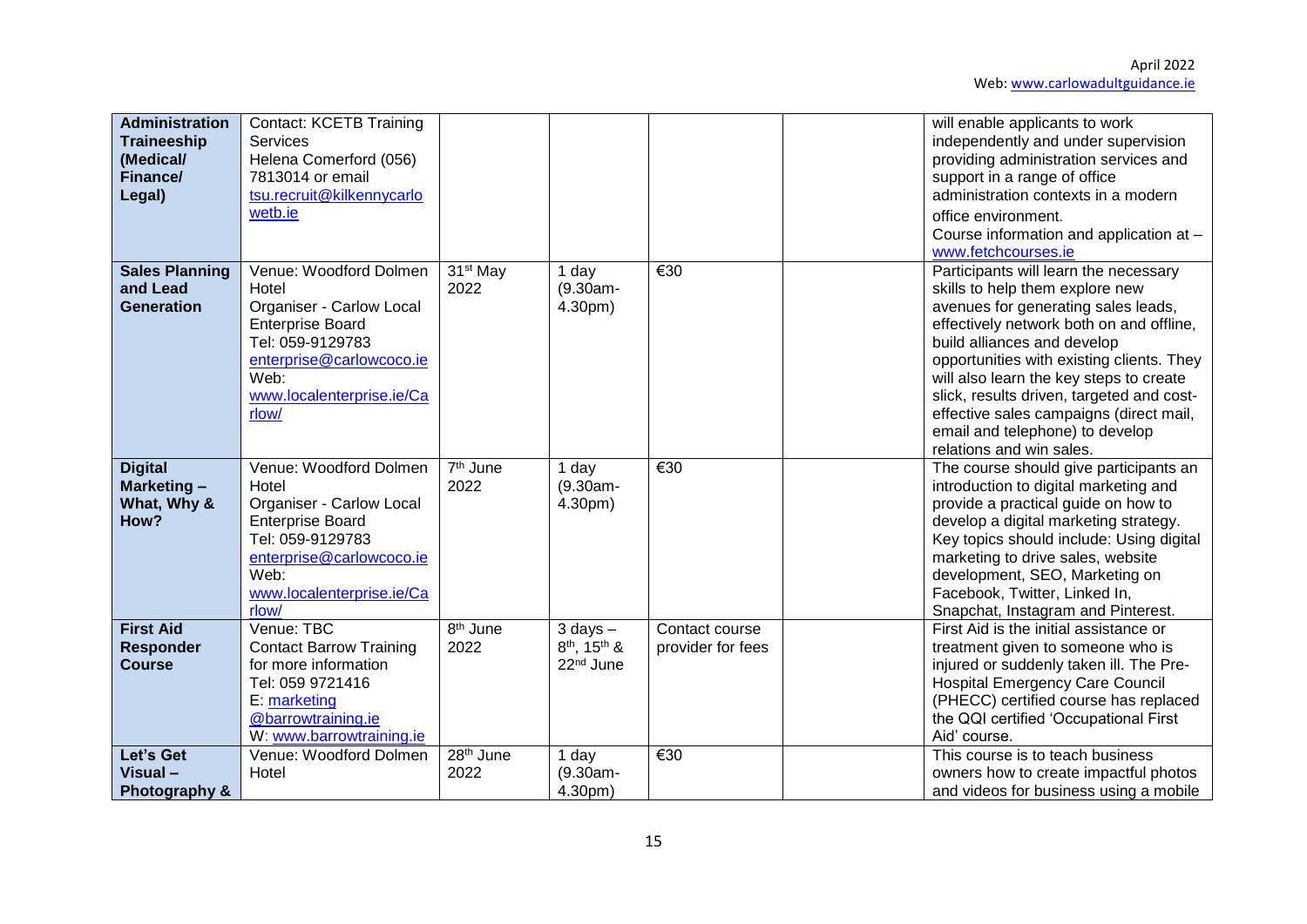| Videography<br>for Business                                           | <b>Organiser - Carlow Local</b><br><b>Enterprise Board</b><br>Tel: 059-9129783<br>enterprise@carlowcoco.ie<br>Web:<br>www.localenterprise.ie/Ca<br>rlow/                  |                                      |                                       |                          | phone and camera, to develop<br>reusable image templates and design<br>as well as learning how to resize and<br>optimize images for different digital<br>platforms, learn how to add logos and<br>captions for social media and to "bank"<br>content for digital platforms.<br>Participants will be advised on how to<br>cost effectively edit and produce<br>photos and videos and how to use<br>"user generated content" and<br>incorporate it into their visual<br>storytelling.<br><b>Next course date: 4th October</b>                      |
|-----------------------------------------------------------------------|---------------------------------------------------------------------------------------------------------------------------------------------------------------------------|--------------------------------------|---------------------------------------|--------------------------|--------------------------------------------------------------------------------------------------------------------------------------------------------------------------------------------------------------------------------------------------------------------------------------------------------------------------------------------------------------------------------------------------------------------------------------------------------------------------------------------------------------------------------------------------|
| How to<br>advertise on<br><b>Facebook and</b><br>Instagram<br>Level 1 | Venue: Online<br><b>Organiser - Carlow Local</b><br><b>Enterprise Board</b><br>Tel: 059-9129783<br>enterprise@carlowcoco.ie<br>Web:<br>www.localenterprise.ie/Ca<br>rlow/ | 26 <sup>th</sup> July<br>2022        | 1 afternoon<br>$(1.30pm -$<br>4.30pm) | €20                      | This course will explain how Facebook<br>works and how you could use it as a<br>low cost highly targeted tool to promote<br>your new or existing business. This<br>course is not suitable for people who<br>are unsure how Facebook works e.g.<br>Beginners.                                                                                                                                                                                                                                                                                     |
| Instagram for<br><b>Business -</b><br><b>Beginners</b>                | Venue: Online<br><b>Organiser - Carlow Local</b><br><b>Enterprise Board</b><br>Tel: 059-9129783<br>enterprise@carlowcoco.ie<br>Web:<br>www.localenterprise.ie/Ca<br>rlow/ | 7 <sup>th</sup><br>September<br>2022 | 1 morning<br>$(9.30am -$<br>12.30pm)  | $\overline{\epsilon}$ 20 | This live online training course will<br>explain what Instagram is and how to<br>use it to market your business. It will<br>explain how to set up your profile<br>correctly and some key settings for<br>business. It will show you how to<br>search and people to follow. How the<br>newsfeed works and how to post. It will<br>give you an overview of Instagram<br>Stories and how you can post a story.<br>It will also explain how to use<br>Instagram as a free marketing tool and<br>will give you an introduction to<br>Instagram Reels. |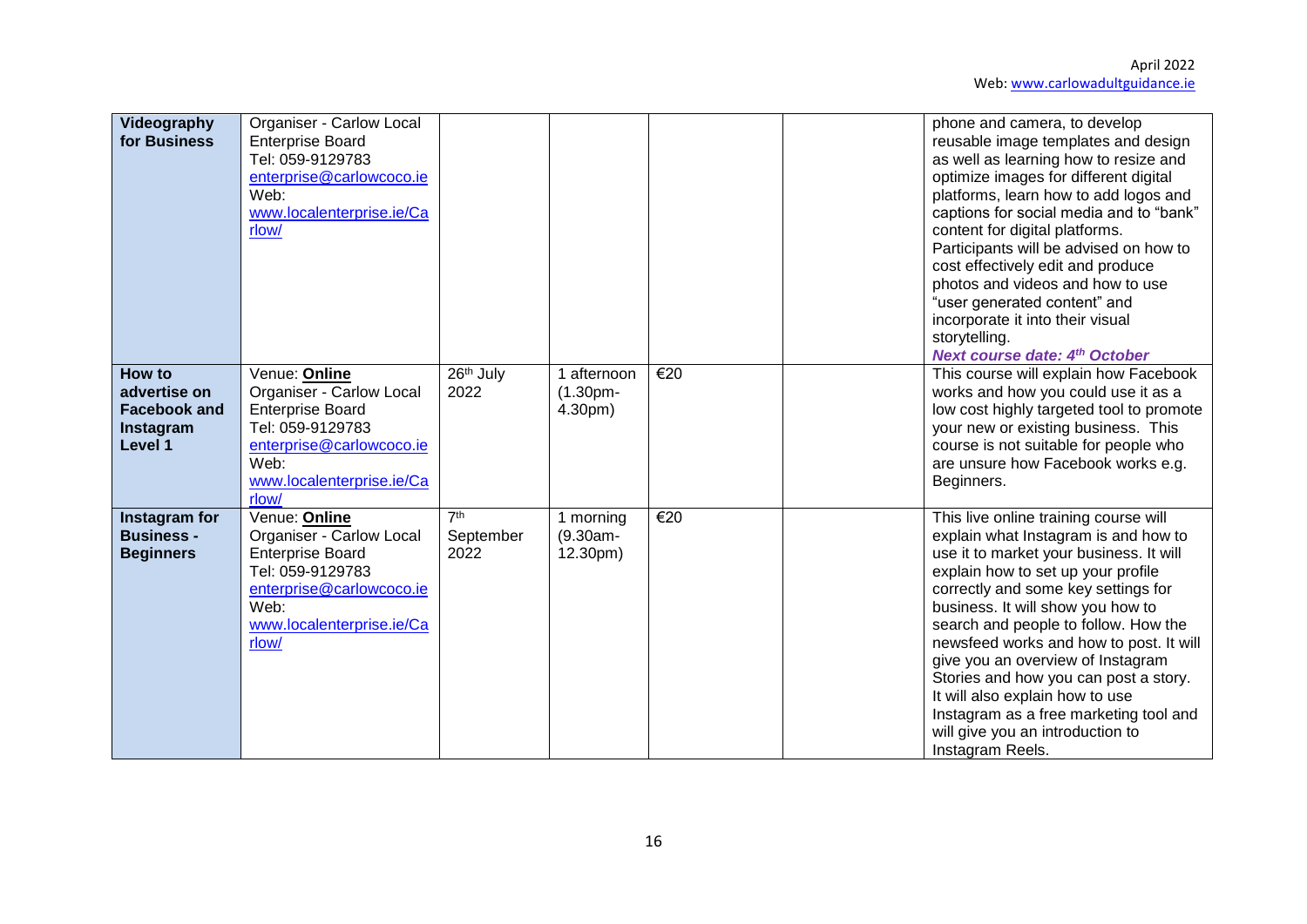| <b>Healthcare</b><br><b>Support</b><br><b>Traineeship</b>                                  | Venue: Carlow Town<br><b>Contact: KCETB Training</b><br>Services<br>Helena Comerford (056)<br>7813014 (Ext 208) or<br>email<br>tsu.recruit@kilkennycarlo<br>wetb.ie                 | 26 <sup>th</sup><br>September<br>2022 | 46 weeks<br>(Class<br>based<br>learning: 2<br>days per<br>week<br>Workplace<br>learning:<br>2.5 days<br>per week) | Free to eligible<br>participants | QQI Level 5<br><b>Major Award</b> | On completion of this Programme,<br>learners may pursue roles within the<br>Health, Family and Social Care sector<br>which may include working as Health<br>Care Support Workers, Carers, Youth<br>Workers or in a broad range of roles in<br>this industry in the public, community<br>and private sectors.<br>Course information and application at -<br>www.fetchcourses.ie                                                                                                                                                                       |
|--------------------------------------------------------------------------------------------|-------------------------------------------------------------------------------------------------------------------------------------------------------------------------------------|---------------------------------------|-------------------------------------------------------------------------------------------------------------------|----------------------------------|-----------------------------------|------------------------------------------------------------------------------------------------------------------------------------------------------------------------------------------------------------------------------------------------------------------------------------------------------------------------------------------------------------------------------------------------------------------------------------------------------------------------------------------------------------------------------------------------------|
| <b>Video</b><br><b>Production -</b><br>Tools,<br><b>Techniques &amp;</b><br><b>Tactics</b> | Venue: Seven Oaks Hotel<br><b>Organiser - Carlow Local</b><br><b>Enterprise Board</b><br>Tel: 059-9129783<br>enterprise@carlowcoco.ie<br>Web:<br>www.localenterprise.ie/Ca<br>rlow/ | 25th October<br>2022                  | 1 day<br>$(9.30am -$<br>4.30pm)                                                                                   | $\overline{\epsilon}30$          |                                   | This course is aimed to support<br>participants by demonstrating how to<br>create and edit videos for use on<br>websites and social media channels.<br>This course includes a 60-day editing<br>software licence and also includes<br>signposting and access to dedicated<br>resources including worksheets,<br>checklists, online tutorials and post<br>workshop support and guidance.                                                                                                                                                              |
| <b>Finance for</b><br><b>Non-Financial</b><br><b>Managers</b>                              | Venue: Seven Oaks Hotel<br><b>Organiser - Carlow Local</b><br><b>Enterprise Board</b><br>Tel: 059-9129783<br>enterprise@carlowcoco.ie<br>Web:<br>www.localenterprise.ie/Ca<br>rlow/ | 15 <sup>th</sup><br>November<br>2022  | 1 day<br>$(9.30am -$<br>4.30pm)                                                                                   | €30                              |                                   | The aim of the course is to increase<br>the knowledge, skills and<br>competencies of participants in the<br>areas of finance within their<br>organisation - specifically to give them<br>an understanding of financial<br>terminology as well as how to read and<br>understand a P&L and Balance Sheet.<br>It will also give participants an<br>understanding of the issues they need<br>to be aware of to enable them to set up<br>an effective and efficient cashflow<br>management system in their business<br>to help nurture, sustain and grow. |
| <b>Beginners</b><br><b>Guide to</b><br><b>Social Media</b>                                 | Venue: Seven Oaks Hotel<br>Organiser - Carlow Local<br><b>Enterprise Board</b><br>Tel: 059-9129783                                                                                  | 6 <sup>th</sup> December<br>2022      | 1 day<br>$(9.30am -$<br>4.30pm)                                                                                   | $\overline{\epsilon}30$          |                                   | This course is a guide for beginners to<br>learn the basics of social media.<br>Platforms covered are Facebook,<br>Instagram, YouTube, WhatsApp and                                                                                                                                                                                                                                                                                                                                                                                                  |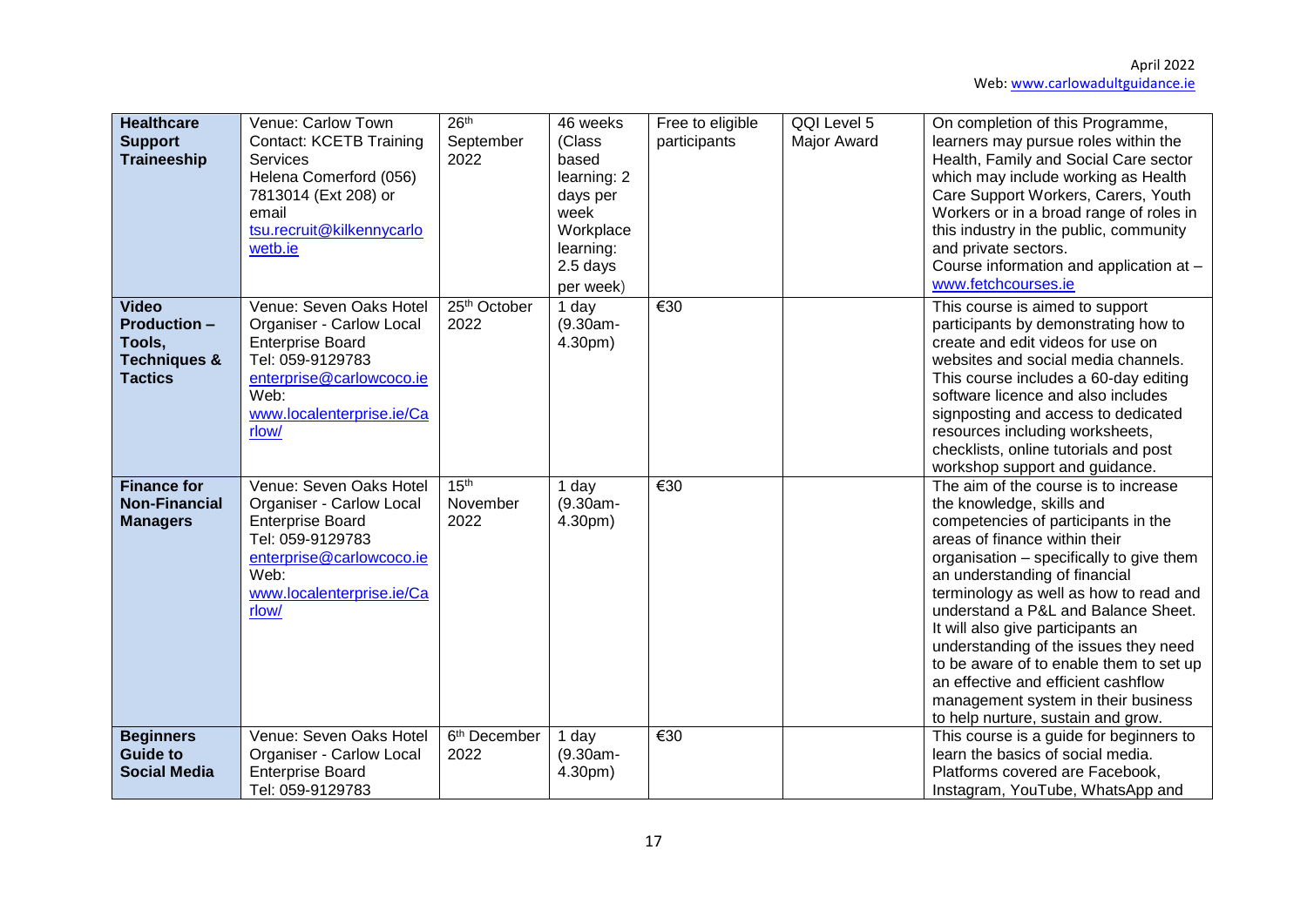| enterprise@carlowcoco.je<br>Web:<br>www.localenterprise.ie/Ca |  |  | LinkedIn, teaching participants how<br>they can use these platforms for<br>business. |
|---------------------------------------------------------------|--|--|--------------------------------------------------------------------------------------|
| rlow/                                                         |  |  |                                                                                      |

## **BAGENALSTOWN/ LEIGHLINBRIDGE**

| <b>Course name</b>                                   | <b>Contact Information</b>                                                                                                                                               | <b>Start date</b>                            | <b>Duration</b>                                                            | Cost/fees | <b>Qualification</b>                                   | <b>Miscellaneous Information</b>                                                                                                                                                                                                                                                                    |
|------------------------------------------------------|--------------------------------------------------------------------------------------------------------------------------------------------------------------------------|----------------------------------------------|----------------------------------------------------------------------------|-----------|--------------------------------------------------------|-----------------------------------------------------------------------------------------------------------------------------------------------------------------------------------------------------------------------------------------------------------------------------------------------------|
| Women's<br><b>Fitness/ Circuit</b><br><b>Classes</b> | Venue: Leighlinbridge<br>Parish Centre                                                                                                                                   | Tuesdays @<br>7.30pm &<br>Thursdays @<br>7pm |                                                                            |           |                                                        | Classes are suitable for all levels.<br>Contact Aisling on 087-2460352 to<br>book your place                                                                                                                                                                                                        |
| <b>Pilates</b>                                       | Venue: Leighlinbridge<br><b>Parish Centre</b>                                                                                                                            | 25 <sup>th</sup> April<br>2022               | 6 weeks                                                                    |           |                                                        | Mondays @ 7.45pm & Thursdays @<br>10.15am. Please contact (087)<br>7731106 to book or<br>pilates@tmpilates.com                                                                                                                                                                                      |
| Yoga for All                                         | Venue: Leighlinbridge<br><b>Parish Centre</b><br>For more information<br>please see<br>www.yogaforall.ie or call<br>086 3082450                                          | 27th April<br>2022                           | 8 week<br>course<br>5.45pm-<br>7pm                                         | €120      |                                                        | This course is beginner friendly as we<br>ease our way back into our bodies.<br>Eight weeks to discover and explore,<br>where we are starting from and moving<br>kindly from there.                                                                                                                 |
| <b>Kayak Level 1</b><br><b>Course</b>                | Venue: River Barrow in<br>Bagenalstown<br>Meeting point -<br><b>Bagenalstown Swimming</b><br>Pool<br>Queries can be emailed to<br>Majella via<br>mfennelly@carlowcoco.ie | 30 <sup>th</sup> April<br>2022               | 10am-3pm                                                                   | €25       | Canoeing<br>Ireland's Kayak<br>Level 1 Skills<br>Award | No kayak experience necessary.<br>Participants will be expected to be<br>comfortable in the water. Participants<br>that wish to enrol in this training will be<br>expected to join the Bagenalstown<br>Kayak & SUPB Club and become<br>members of Canoeing Ireland. Booking<br>at www.eventbrite.ie |
| <b>Adult Learn to</b><br><b>Cycle</b>                | Venue: McGrath Memorial<br>Park, Bagenalstown.<br>For information email<br>carlowsports@carlowcoco<br>.ie                                                                | 18 <sup>th</sup> May<br>2022                 | 18th, 25th<br>May $& 1st$ &<br>8 <sup>th</sup> June<br>$(5.30pm -$<br>7pm) | Free      |                                                        | Bicycle and helmet provided. Learn to<br>balance and cycle and build<br>confidence. Bookings at<br>www.eventbrite.ie                                                                                                                                                                                |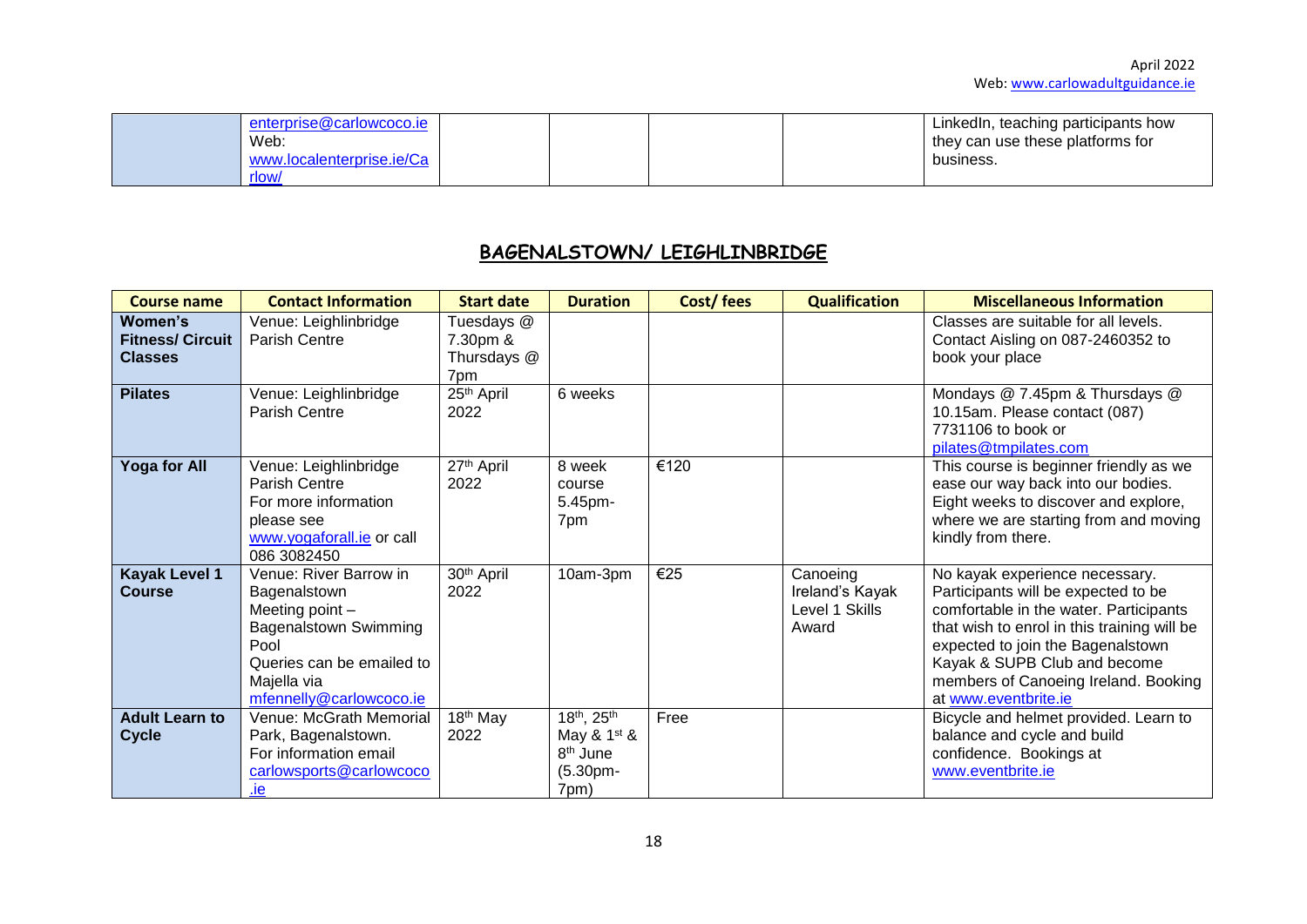# **BALLON/ RATHOE**

| <b>Course name</b>                                       | <b>Contact Information</b>                                                                                 | <b>Start date</b>             | <b>Duration</b>                             | Cost/fees                                                                                                                                         | <b>Qualification</b>           | <b>Miscellaneous Information</b>                                                                                                                                                                                                                                            |
|----------------------------------------------------------|------------------------------------------------------------------------------------------------------------|-------------------------------|---------------------------------------------|---------------------------------------------------------------------------------------------------------------------------------------------------|--------------------------------|-----------------------------------------------------------------------------------------------------------------------------------------------------------------------------------------------------------------------------------------------------------------------------|
| Payroll -<br><b>Manual &amp;</b><br><b>Computerised</b>  | Venue: Ballon Business<br>& Training Centre<br>Tel: 059 9159447<br>Web: www.bbts.ie<br>ballonbts@gmail.com | 7 <sup>th</sup> April<br>2022 | 10 <sup>1</sup><br>Thursdays<br>$(7-10pm)$  | €300 (includes<br>tuition, exam &<br>certification)/<br>funding may be<br>available if you<br>are receiving<br>certain social<br>welfare payments | QQI Level 5<br>component award | The purpose of this course is to equip<br>the learner with the knowledge, skills<br>and competence to operate and<br>maintain accurate payroll records using<br>manual and computerised systems, for<br>an organisation, working under general<br>direction and supervision |
| <b>Sewing</b><br><b>Classes</b>                          | Venue: Ballon Business<br>& Training Centre<br>Tel: 059 9159447<br>Email<br>ballonbts@gmail.com            | 25th April<br>2022            | 4 Mondays<br>$(9.30am -$<br>12.30pm)        | €50                                                                                                                                               |                                | Course suitable for beginners upwards.<br>Choose what you would like to make!<br>Bring your own sewing machine and<br>materials. You can register online -<br>www.ballonbts.com                                                                                             |
| <b>Art with Breda</b>                                    | Venue: Ballon Business<br>& Training Centre<br>Tel: 059 9159447<br>Email<br>ballonbts@gmail.com            | 25th April<br>2022            | 6 Mondays<br>$(2pm-4pm)$                    | €50                                                                                                                                               |                                | Bring your own paints, brushes and<br>canvas. Easel provided if needed.<br>Come along, relax and chat. Tea &<br>Coffee provided. You can register<br>online - www.ballonbts.com                                                                                             |
| <b>Watercolours</b><br>for Beginners                     | Venue: Ballon Business<br>& Training Centre<br>Tel: 059 9159447<br>Email<br>ballonbts@gmail.com            | 27th April<br>2022            | $\overline{2}$<br>Wednesdays<br>$(2pm-4pm)$ | €25                                                                                                                                               |                                | Limited spaces available - Booking<br>essential. Bring your own watercolours,<br>brushes and supplies. We'll provide the<br>tutor, tea & coffee Come and join<br>Breda, relax, paint and chat! You can<br>register online - www.ballonbts.com                               |
| <b>Parental</b><br><b>Online Safety</b><br><b>Course</b> | Venue: Ballon Business<br>& Training Centre<br>Tel: 059 9159447<br>Web: www.bbts.ie<br>ballonbts@gmail.com | 29th April<br>2022            | 6 Fridays<br>$(10am-12pm)$                  | €50                                                                                                                                               |                                | Are you aware of the online challenges<br>and the various levels of risk when<br>your child is online? Would you like to<br>know more about keeping your child<br>safe in their online world? Then come<br>and join our 6 weeks Parental Online<br>Safety Course!           |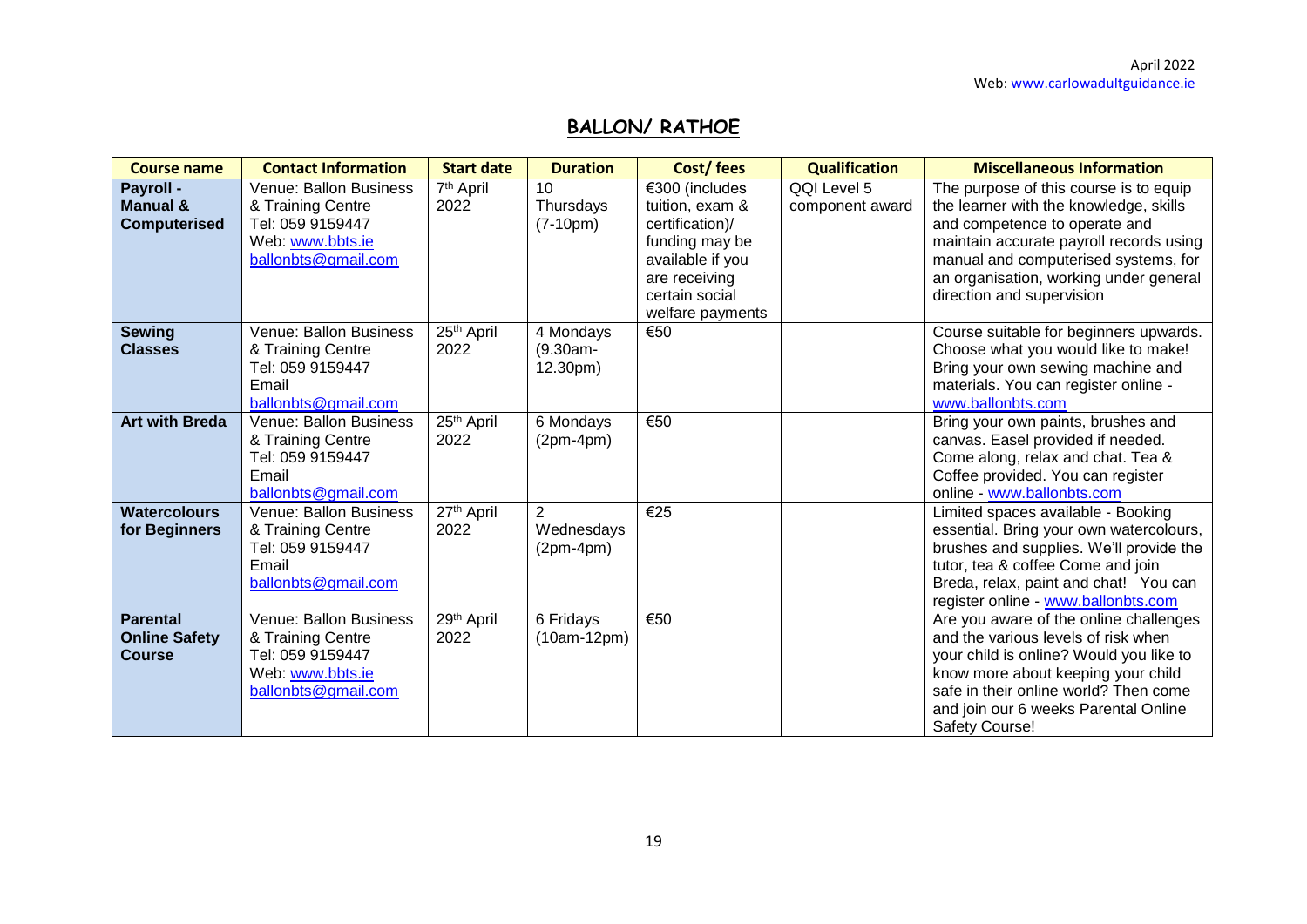| <b>Summer</b><br><b>Cooking with</b><br><b>Majella</b> | Venue: Ballon Business<br>& Training Centre<br>Tel: 059 9159447<br>Email<br>ballonbts@gmail.com | 4 <sup>th</sup> May<br>2022  | 6<br>Wednesdays<br>$(10am-12pm)$ | €75 | Get fresh ideas for your summer<br>picnics, get togethers, BBQs and to<br>liven up your everyday dinners!. You<br>can register online -<br>www.ballonbts.com                                                                                                                         |
|--------------------------------------------------------|-------------------------------------------------------------------------------------------------|------------------------------|----------------------------------|-----|--------------------------------------------------------------------------------------------------------------------------------------------------------------------------------------------------------------------------------------------------------------------------------------|
| <b>Acrylics for</b><br><b>Beginners</b>                | Venue: Ballon Business<br>& Training Centre<br>Tel: 059 9159447<br>Email<br>ballonbts@gmail.com | 11 <sup>th</sup> May<br>2022 | 2<br>Wednesdays<br>$(2pm-4pm)$   | €25 | Would you like to learn something new<br>or refresh and old skill and make new<br>friends? Limited spaces available -<br>Booking essential Bring your own<br>acrylics, brushes and supplies We'll<br>provide the tutor, tea & coffee. You can<br>register online - www.ballonbts.com |
| <b>Drawing for</b><br><b>Beginners</b>                 | Venue: Ballon Business<br>& Training Centre<br>Tel: 059 9159447<br>Email<br>ballonbts@gmail.com | 25 <sup>th</sup> May<br>2022 | Wednesdays<br>$(2pm-4pm)$        | €25 | Limited spaces available - Booking<br>essential. Bring your own pencils,<br>paper and supplies We'll provide the<br>tutor, tea & coffee Come and join<br>Breda, relax, paint and chat! You can<br>register online - www.ballonbts.com                                                |

## **TULLOW**

| <b>Course name</b>   | <b>Contact Information</b> | <b>Start date</b> | <b>Duration</b>   | Cost/fees | <b>Qualification</b> | <b>Miscellaneous Information</b> |
|----------------------|----------------------------|-------------------|-------------------|-----------|----------------------|----------------------------------|
| Line Dancing,        | Venue: Murphy              | Ongoing on        | $8.15$ pm -       |           |                      |                                  |
| Waltz, Jive,         | Memorial Hall              | Tuesdays          | $9.30 \text{ pm}$ |           |                      |                                  |
| <b>Quick Step</b>    |                            |                   |                   |           |                      |                                  |
| and Foxtrot          |                            |                   |                   |           |                      |                                  |
| <b>Tullow Active</b> | Further information from   | Ongoing           |                   |           |                      | Bowls on Mondays and Fridays at  |
| <b>Retirement</b>    | Ettie on 086 8608611       |                   |                   |           |                      | 2 pm in Murphy Memorial Hall     |
| <b>Activities</b>    |                            |                   |                   |           |                      | Chair Yoga on Thursdays at 2pm   |
|                      |                            |                   |                   |           |                      | in The Convent                   |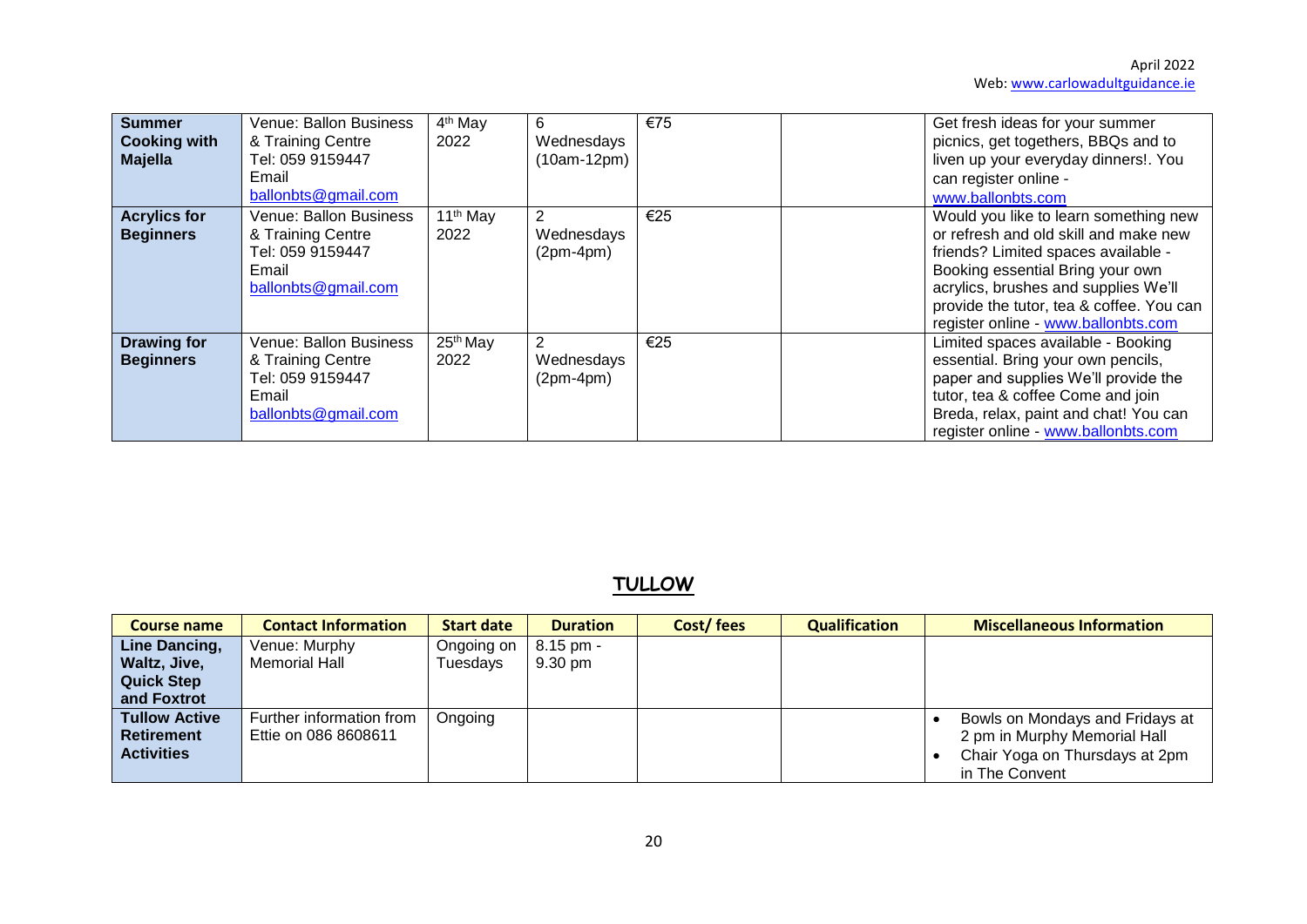|                     |                               |                        |             |              | Yoga on Fridays at 10 am in The<br>Convent |
|---------------------|-------------------------------|------------------------|-------------|--------------|--------------------------------------------|
| <b>Pilates</b>      | Venue: Murphy                 | Ongoing                |             |              | Monday and Thursday evenings at            |
|                     | Memorial Hall                 |                        |             |              | 7.30 p.m. And Wednesday and Friday         |
|                     |                               |                        |             |              | mornings at 10 a.m. Suitable for all       |
|                     |                               |                        |             |              | levels. Contact John on 087 7956977        |
| <b>Women's Yoga</b> | Venue: Forward Steps          | 12 <sup>th</sup> April | Tuesdays    | €5 per class | Please register your interest with         |
|                     | <b>Family Resource Centre</b> | 2022                   | $11am-12pm$ |              | Pamela on 0832052462 or email              |
|                     |                               |                        |             |              | pamelaforwardsteps@gmail.com               |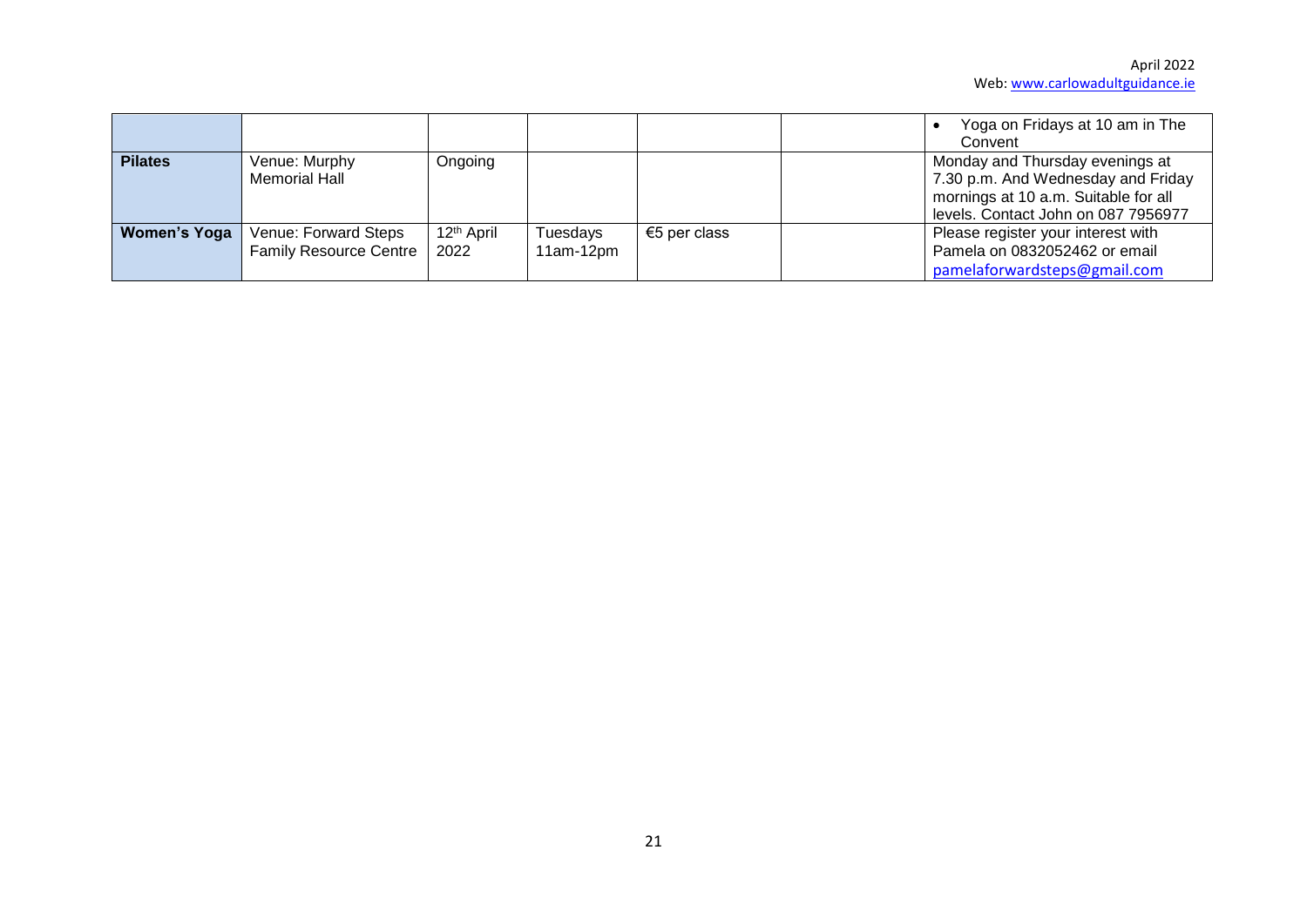#### **Carlow Social Prescribing Service**

Carlow Social Prescribing Service is a new free service in Carlow which works to reduce social isolation and increase health and wellbeing. They can help by providing information on social groups, exercise classes, relaxation sessions, volunteering opportunities, support services and much more all in your local area. For more information please contact Sinead on 086 4147511/ email: [socialprescribing@catherines.ie](mailto:socialprescribing@catherines.ie)

| <b>Course name</b>                                  | <b>Contact Information</b>                                                                               | <b>Start date</b> | <b>Duration</b> | Cost/fees | <b>Qualification</b> | <b>Miscellaneous Information</b>                                                                                                                                                                                                                                                                                                           |
|-----------------------------------------------------|----------------------------------------------------------------------------------------------------------|-------------------|-----------------|-----------|----------------------|--------------------------------------------------------------------------------------------------------------------------------------------------------------------------------------------------------------------------------------------------------------------------------------------------------------------------------------------|
| <b>Mindfulness</b><br><b>Sessions</b>               | Venue: Online                                                                                            | Ongoing           |                 | Free      |                      | Guided mindfulness exercises<br>available on<br>http://www.freemindfulness.org/downl<br>oad                                                                                                                                                                                                                                                |
| <b>Online Self-</b><br><b>Directed</b><br>Programme | Venue: Online<br>Aware<br>1800804848<br>supportmail@aware.ie<br>Web: www.aware.ie                        | Ongoing           |                 | Free      |                      | <b>Content</b><br>Space from Stress<br>Space for Sleep<br>Space for Resilience<br>Space from Covid-19<br>Each programme consists of individual<br>modules to complete, in your own<br>time. This programme may also be<br>helpful to work through while you wait<br>for the next Life Skills online<br>programme to open for registration. |
| <b>Wellness</b><br><b>Workshops</b>                 | Venue: Online<br>Suicide or Survive<br>LoCall 1890 577 577 or<br>01 272 2158<br>info@suicideorsurvive.ie | Ongoing           |                 | Free      |                      | <b>Workshops</b><br><b>Wellness Workshops</b><br>YouMatter Workshop<br>These workshops have been<br>developed from listening to people's<br>experiences and what has helped them<br>when their mental health has taken a<br>dip. Website: https://suicideorsurvive.ie                                                                      |
| 21 Day<br>Walking<br><b>Challenge</b>               | Organised by Get Ireland<br>Walking<br>Tel: (01) 6251109                                                 | Ongoing           |                 | Free      |                      | Aim to walk for at least 30 minutes<br>each day. You don't have to do it all at<br>once you can build up to 30 minutes or<br>more by being active for at least 10                                                                                                                                                                          |

### **Wellness & Mental Health Courses/ Workshops**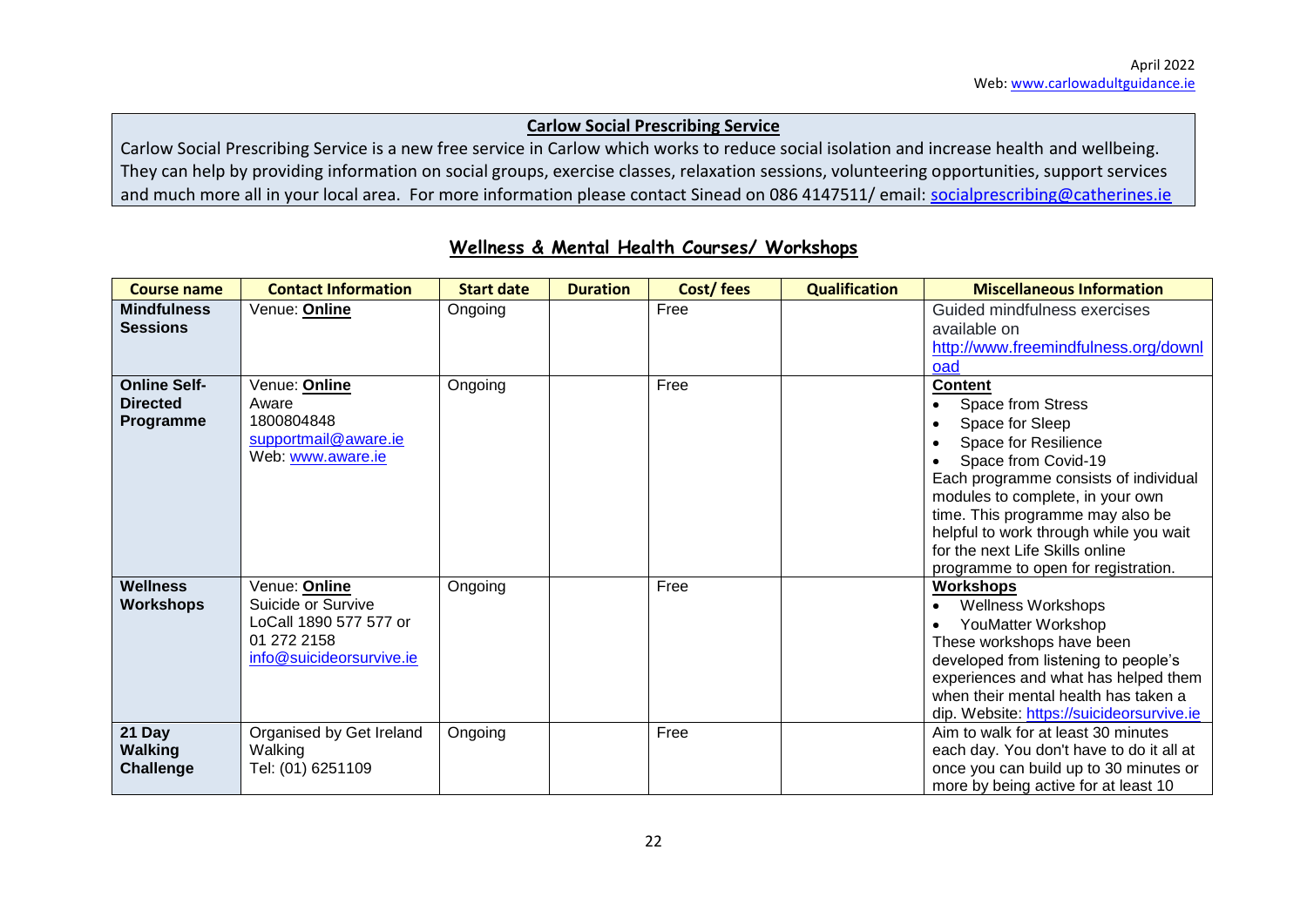| 5 KM<br><b>Beginners</b><br><b>Running</b><br>Programme                    | E:<br>info@getirelandwalking.ie<br>www.getirelandwalking.ie<br><b>Organised by Athletics</b><br>Ireland. Programme plan<br>available at<br>www.athleticsireland.ie -<br>'Runzone' section                          | Ongoing | 8-week<br>programme                                         | Free | minutes in the early days. Just keep<br>increasing the length of your walk, and<br>watch the minutes add up. You can<br>download a record card on the website.<br>This programme is only a suggestion<br>and should be adapted to suit your<br>work and home life and the days of the<br>week that is most convenient for you to<br>exercise. Happy Running!                                                                                                                                                                                                                                                                                                                                                                                    |
|----------------------------------------------------------------------------|--------------------------------------------------------------------------------------------------------------------------------------------------------------------------------------------------------------------|---------|-------------------------------------------------------------|------|-------------------------------------------------------------------------------------------------------------------------------------------------------------------------------------------------------------------------------------------------------------------------------------------------------------------------------------------------------------------------------------------------------------------------------------------------------------------------------------------------------------------------------------------------------------------------------------------------------------------------------------------------------------------------------------------------------------------------------------------------|
| <b>Recovery</b><br><b>College South</b><br><b>East</b><br><b>Workshops</b> | Venue: Online<br>Tel: 086 1746330<br>Email:<br>recoverycollegesoutheast<br>@gmail.com<br>For information on<br>upcoming courses please<br>keep an eye on their<br>website<br>www.recoverycollegesout<br>heast.com/ | Ongoing | Varies<br>depending<br>on the<br>workshop/<br>programme     | Free | The Recovery College provides<br>educational workshops for people who<br>are experiencing mental health and<br>addiction challenges and are for<br>everyone. Upcoming online education<br>programmes<br><b>April 2022</b><br>12 <sup>th</sup> - Personal Development<br>Programme<br>15 <sup>th</sup> – Understanding and Living<br>with Bipolar<br>25 <sup>th</sup> – Support Group for people<br>who live with Anxiety<br>27th - Lunchtime Wellbeing<br><b>May 2022</b><br>$5th$ – Understanding and Managing<br>Anxiety<br>$6th$ – Loneliness and Isolation<br>$9th$ – Communication Skills<br>11 <sup>th</sup> - Loss and Bereavement<br>25th - Lunchtime Wellbeing<br>30 <sup>th</sup> – Support Group for people<br>who live with Anxiety |
| <b>Living Well</b><br>Programme                                            | Venue: Online<br>Provided by the HSE<br>Keep an eye on their<br>website for details of the<br>next course -<br>www.hse.ie/LivingWell                                                                               | Ongoing | 6-week<br>programme<br>(21/ <sub>2</sub> hours<br>per week) | Free | Living Well is a free Self-Management<br>programme for adults living with long-<br>term health conditions.<br>For bookings or enquiries email:<br>selfmanagementsupportssech@hse.ie<br>or call Catriona on 087 2939881                                                                                                                                                                                                                                                                                                                                                                                                                                                                                                                          |